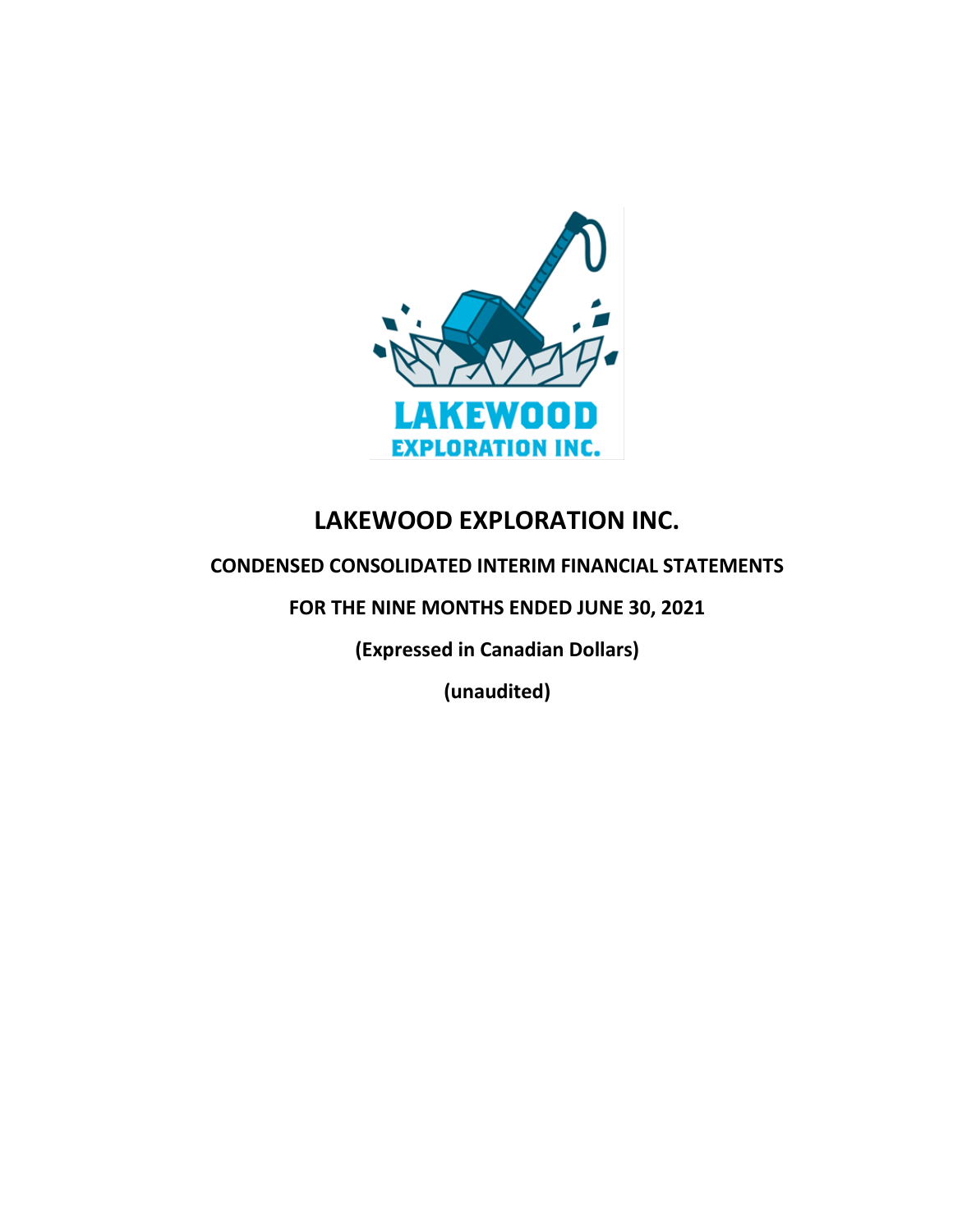#### **NOTICE OF NO AUDITOR REVIEW OF INTERIM FINANCIAL STATEMENTS**

**Under National Instrument 51-102, Part 4, subsection 4.3(3) (a), if an auditor has not performed a review of the interim financial statements; they must be accompanied by a notice indicating that the financial statements have not been reviewed by an auditor. The Company's independent auditor has not performed a review of these financial statements in accordance with standards established by the Canadian Institute of Chartered Accountants for a review of interim financial statements by an entity's auditor.**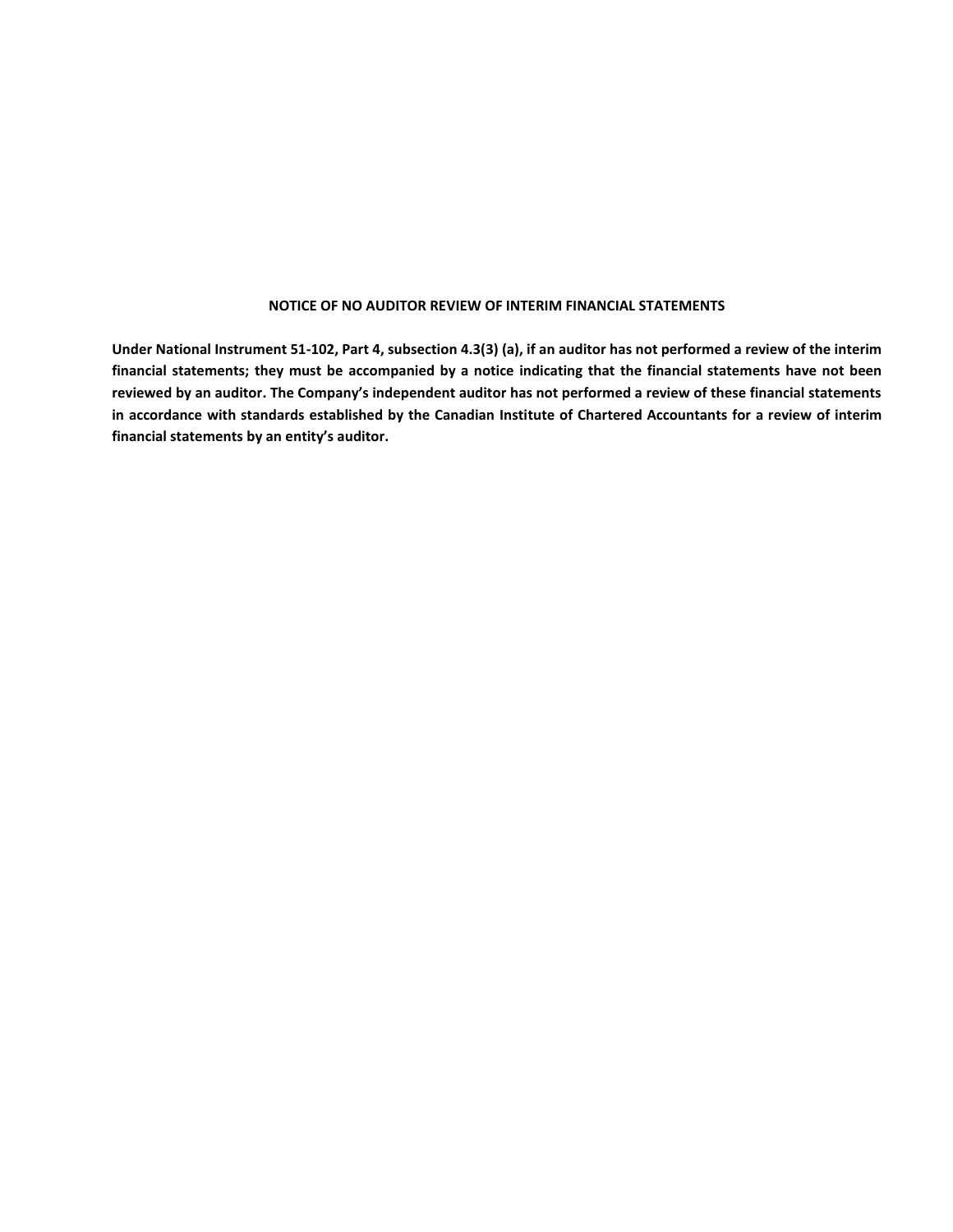# **Table of Contents**

|    | Condensed Consolidated Interim Statements of Loss and Comprehensive Loss (unaudited) 5 |  |  |  |  |  |
|----|----------------------------------------------------------------------------------------|--|--|--|--|--|
|    | Condensed Consolidated Interim Statements of Shareholders' Equity (unaudited)6         |  |  |  |  |  |
|    |                                                                                        |  |  |  |  |  |
|    | Notes to the Condensed Consolidated Interim Financial Statements (unaudited)8          |  |  |  |  |  |
| 1. |                                                                                        |  |  |  |  |  |
| 2. |                                                                                        |  |  |  |  |  |
| 3. |                                                                                        |  |  |  |  |  |
| 4. |                                                                                        |  |  |  |  |  |
| 5. |                                                                                        |  |  |  |  |  |
| 6. |                                                                                        |  |  |  |  |  |
| 7. |                                                                                        |  |  |  |  |  |
| 8. |                                                                                        |  |  |  |  |  |
| 9. |                                                                                        |  |  |  |  |  |
|    |                                                                                        |  |  |  |  |  |
|    |                                                                                        |  |  |  |  |  |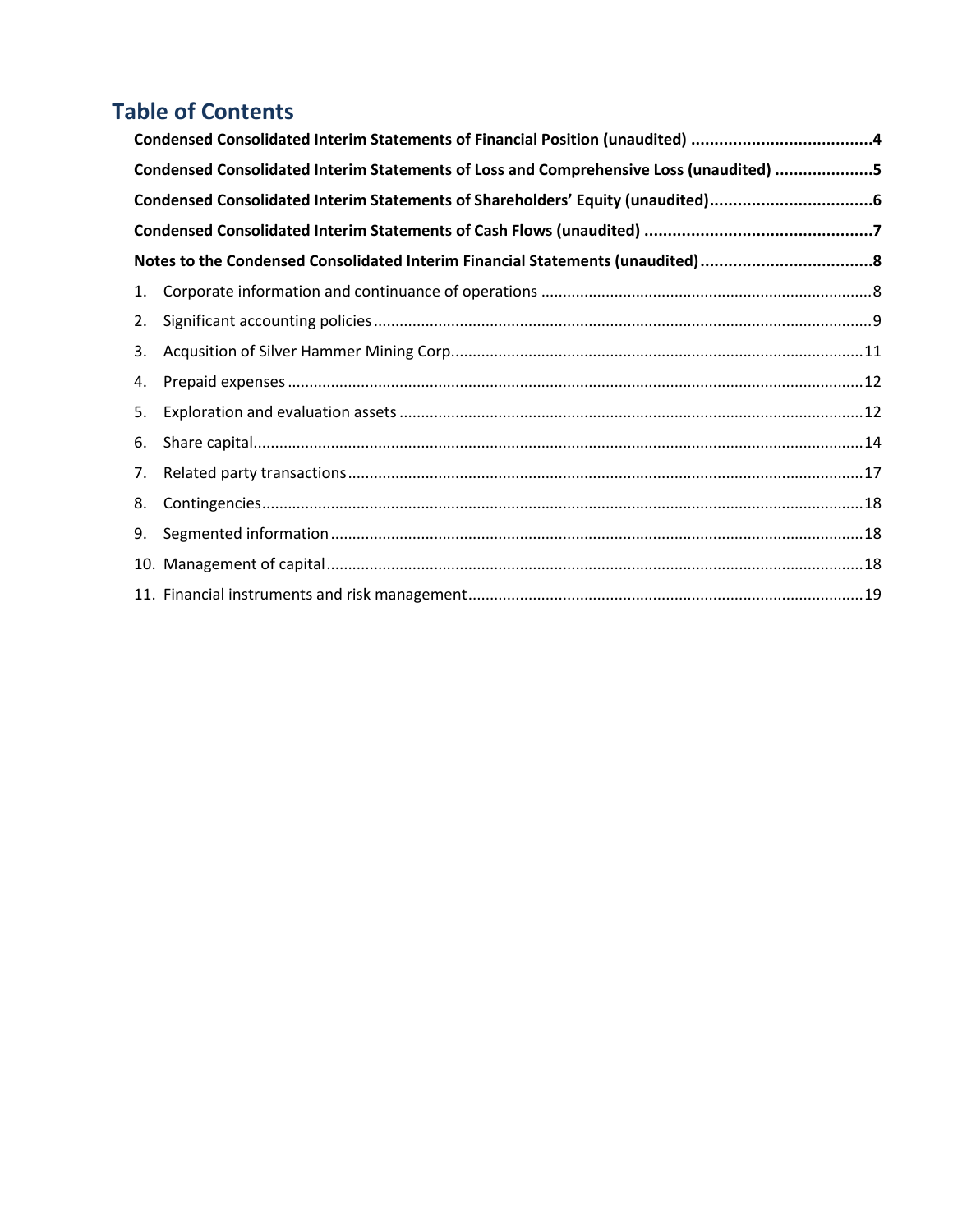<span id="page-3-0"></span>Condensed Consolidated Interim Statements of Financial Position (unaudited) (Expressed in Canadian Dollars)

|                                                                                                                           | As at   | <b>June 30,</b><br>2021 | September 30,<br>2020 |
|---------------------------------------------------------------------------------------------------------------------------|---------|-------------------------|-----------------------|
|                                                                                                                           | Note(s) | \$                      | \$                    |
| <b>ASSETS</b>                                                                                                             |         |                         |                       |
| <b>Current assets</b>                                                                                                     |         |                         |                       |
| Cash                                                                                                                      |         | 2,779,552               | 50,001                |
| Amounts receivable                                                                                                        |         | 30,189                  | 520                   |
| Prepaid expenses                                                                                                          | 4       | 238,139                 |                       |
| Deposits                                                                                                                  |         | 5,000                   |                       |
|                                                                                                                           |         | 3,052,880               | 50,521                |
|                                                                                                                           |         |                         |                       |
| <b>Non-current assets</b>                                                                                                 |         |                         |                       |
| Deferred cost                                                                                                             |         |                         | 20,000                |
| Exploration and evaluation assets                                                                                         | 5       | 2,791,882               | 97,027                |
|                                                                                                                           |         | 2,791,882               | 117,027               |
|                                                                                                                           |         |                         |                       |
| <b>TOTAL ASSETS</b>                                                                                                       |         | 5,844,762               | 167,548               |
|                                                                                                                           |         |                         |                       |
| <b>LIABILITIES</b>                                                                                                        |         |                         |                       |
| <b>Current liabilities</b>                                                                                                |         |                         |                       |
| Accounts payable and accrued liabilities                                                                                  | 7       | 255,186                 | 43,964                |
| <b>TOTAL LIABILITIES</b>                                                                                                  |         | 255,186                 | 43,964                |
|                                                                                                                           |         |                         |                       |
| <b>SHAREHOLDERS' EQUITY</b>                                                                                               |         |                         |                       |
| Share capital                                                                                                             | 6       | 5,857,307               | 236,501               |
| Contributed surplus                                                                                                       |         | 1,183,474               | 87,500                |
| Deficit                                                                                                                   |         | (1,451,205)             | (200, 417)            |
| TOTAL SHAREHOLDERS' EQUITY                                                                                                |         | 5,589,576               | 123,584               |
| TOTAL LIABILITIES AND SHAREHOLDERS' EQUITY                                                                                |         | 5,844,762               | 167,548               |
|                                                                                                                           |         |                         |                       |
| Corporate information and continuance of operations                                                                       | 1       |                         |                       |
| Commitments                                                                                                               | 5       |                         |                       |
| Segmented information                                                                                                     | 9       |                         |                       |
| Subsequent events                                                                                                         | 5       |                         |                       |
| These unaudited condensed consolidated interim financial statements were annroyed for issue by the Roard of Directors and |         |                         |                       |

**These unaudited condensed consolidated interim financial statements were approved for issue by the Board of Directors and signed on its behalf by:**

**/s/ Alnesh Mohan Director /s/ Joness Lang Director**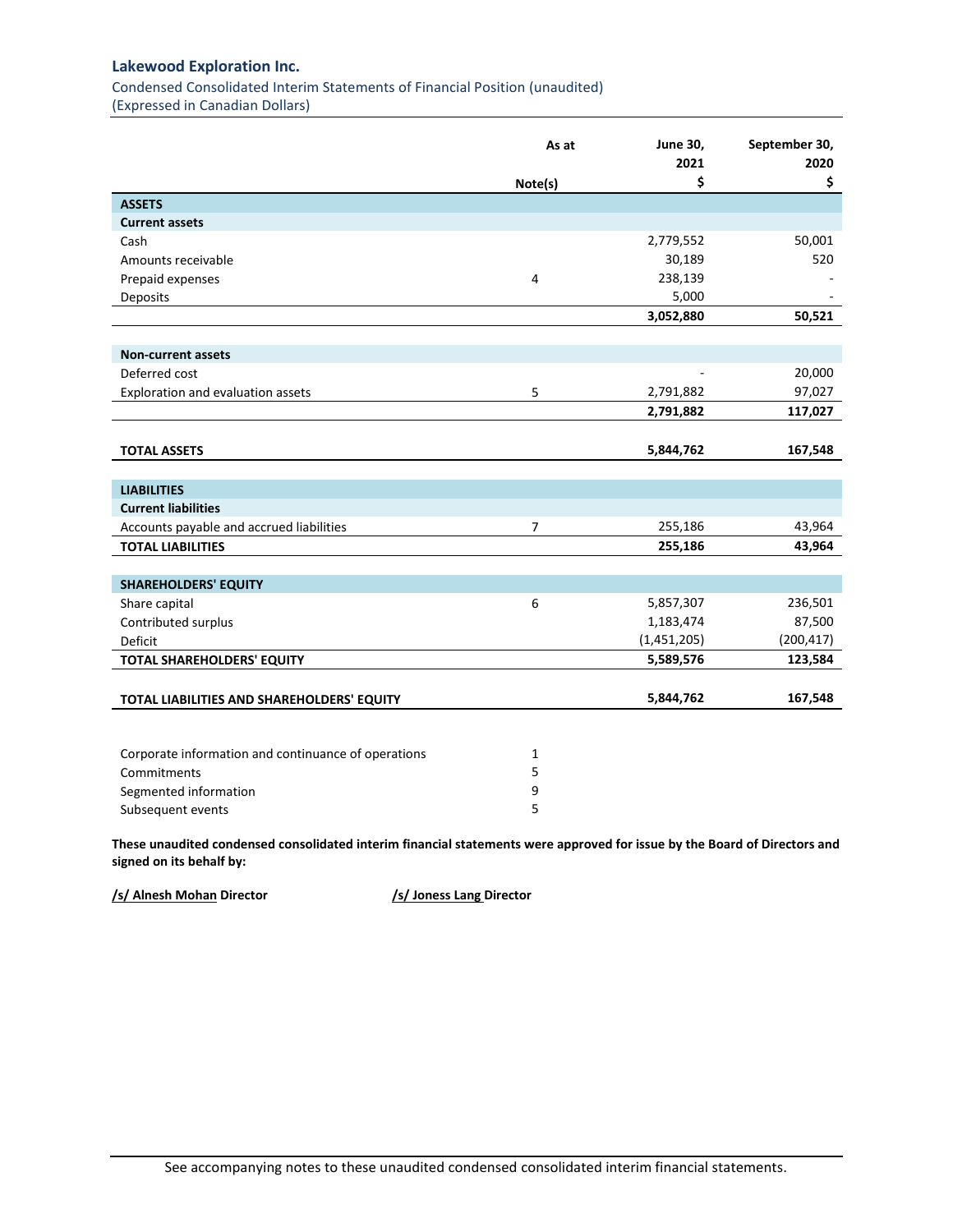<span id="page-4-0"></span>Condensed Consolidated Interim Statements of Loss and Comprehensive Loss (unaudited) (Expressed in Canadian Dollars)

|                                                                                |         | For the three months<br>ended |                              | For the nine months<br>ended |                         |
|--------------------------------------------------------------------------------|---------|-------------------------------|------------------------------|------------------------------|-------------------------|
|                                                                                |         | <b>June 30,</b><br>2021       | <b>June 30,</b><br>2020      | <b>June 30,</b><br>2021      | <b>June 30,</b><br>2020 |
|                                                                                | Note(s) | \$                            | \$                           | \$                           | \$                      |
| <b>Expenses (income)</b>                                                       |         |                               |                              |                              |                         |
| Consulting fees                                                                | 7       | 47,917                        |                              | 47,917                       |                         |
| Foreign exchange gain                                                          |         | (2, 152)                      |                              | (2, 152)                     |                         |
| Office and administrative                                                      |         | 1,504                         | 18                           | 4,300                        | 58                      |
| Investor relations and promotion                                               | 4       | 83,088                        | $\qquad \qquad \blacksquare$ | 83,088                       |                         |
| Professional fees                                                              | 7       | 118,128                       | -                            | 157,574                      | 1,530                   |
| Transfer agent and filing fees                                                 |         | 29,961                        |                              | 35,666                       |                         |
| Rent                                                                           |         | 3,000                         |                              | 12,546                       |                         |
| Share-based payments                                                           | 6, 7    | 911,849                       |                              | 911,849                      |                         |
| <b>Total comprehensive loss</b>                                                |         | (1, 193, 295)                 | (18)                         | (1,250,788)                  | (1,588)                 |
| Basic and diluted loss per share for the period (\$<br>per common share)       |         | (0.09)                        | (0.00)                       | (0.13)                       | (0.00)                  |
| Weighted average number of common shares<br>outstanding<br>- basic and diluted |         | 13,821,312                    | 6,850,000                    | 9,840,437                    | 6,850,000               |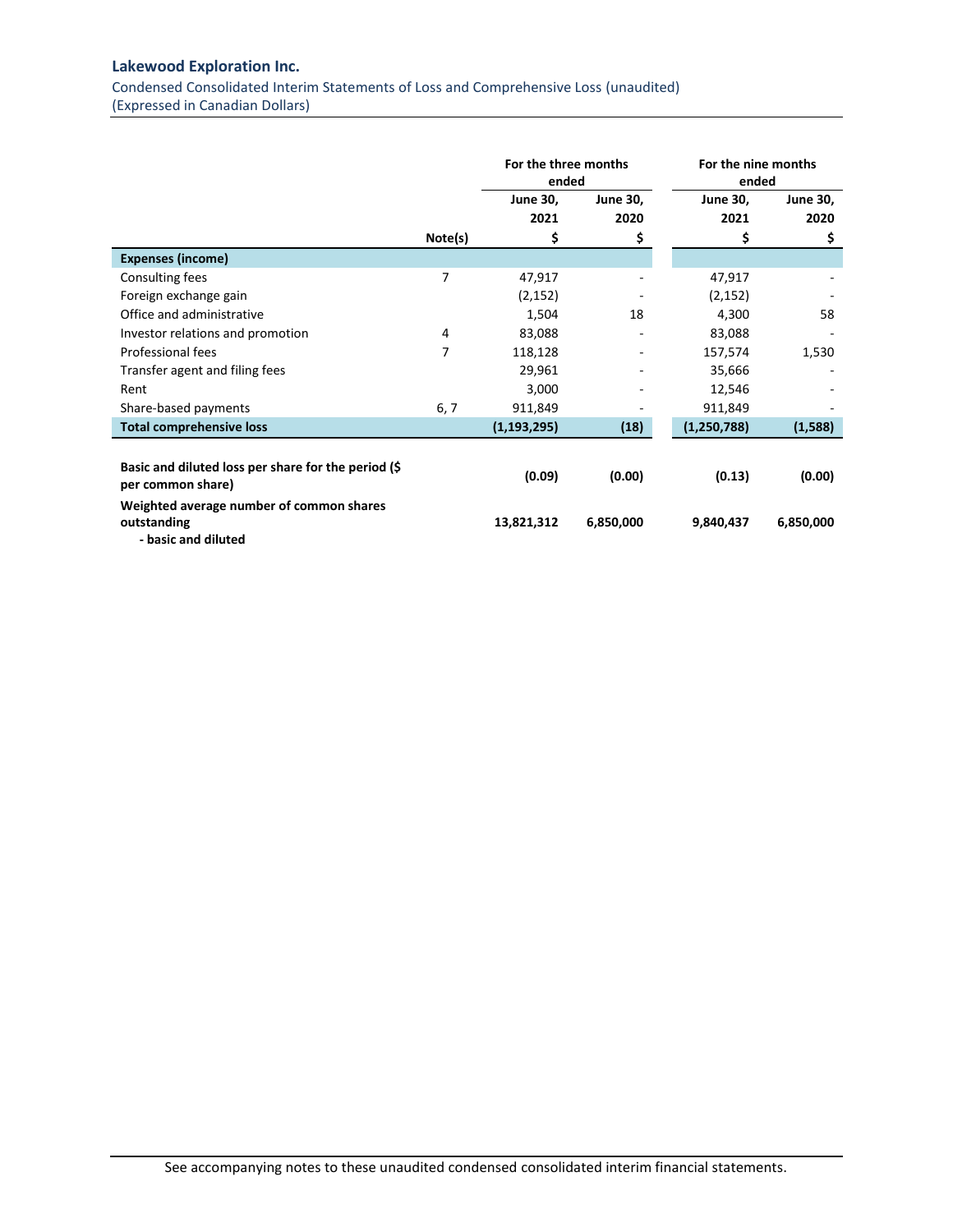<span id="page-5-0"></span>Condensed Consolidated Interim Statements of Shareholders' Equity (unaudited) (Expressed in Canadian Dollars)

|                                                        |         | Share capital       |            |                        |                          |               |
|--------------------------------------------------------|---------|---------------------|------------|------------------------|--------------------------|---------------|
|                                                        | Note(s) | Number of<br>shares | Amount     | Contributed<br>surplus | <b>Deficit</b>           | Total         |
| Balance at October 1, 2020                             |         | 7,850,000           | 236,501    | 87,500                 | (200, 417)               | 123,584       |
| Shares issued for cash - private<br>placement          | 6       | 17,085,960          | 3,821,490  |                        | $\overline{\phantom{a}}$ | 3,821,490     |
| Shares issued for acquisition                          | 3,6     | 8,300,000           | 2,075,000  |                        | ۰                        | 2,075,000     |
| Share issue costs                                      | 6       | ۰.                  | (239, 559) |                        | ۰                        | (239, 559)    |
| Fair value of finder's warrants                        | 6       |                     | (184, 125) | 184,125                | ۰                        |               |
| Shares issued for exploration<br>and evaluation assets | 6       | 500,000             | 148,000    |                        |                          | 148,000       |
| Share-based payments                                   | 6       |                     |            | 911,849                |                          | 911,849       |
| Loss for the period                                    |         |                     |            |                        | (1, 250, 788)            | (1, 250, 788) |
| Balance at June 30, 2021                               |         | 33,735,960          | 5,857,307  | 1,183,474              | (1,451,205)              | 5,589,576     |

| Balance at October 1, 2019 | 6.850.000 | 186.501                  | 87.500                   | (176.252) | 97.749  |
|----------------------------|-----------|--------------------------|--------------------------|-----------|---------|
| Loss for the period        | -         | $\overline{\phantom{a}}$ | $\overline{\phantom{a}}$ | (1,588)   | (1,588) |
| Balance at June 30, 2020   | 6.850.000 | 186.501                  | 87.500                   | (177.840) | 96,161  |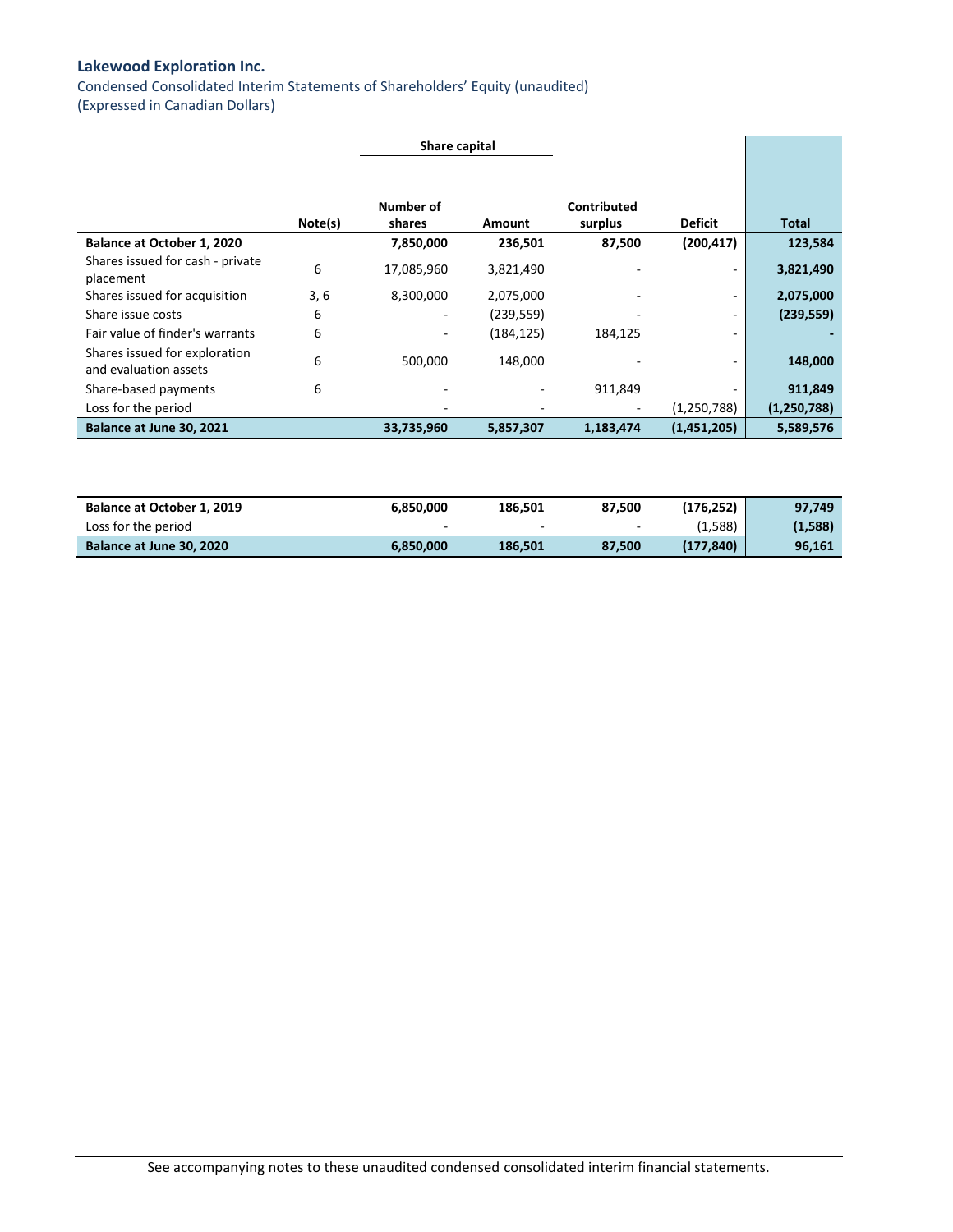<span id="page-6-0"></span>Condensed Consolidated Interim Statements of Cash Flows (unaudited)

(Expressed in Canadian Dollars)

|                                                        |         | For the nine months ended |                 |  |
|--------------------------------------------------------|---------|---------------------------|-----------------|--|
|                                                        |         | <b>June 30,</b>           | <b>June 30,</b> |  |
|                                                        |         | 2021                      | 2020            |  |
|                                                        | Note(s) | \$                        | \$              |  |
| Cash flow provided from (used by)                      |         |                           |                 |  |
| <b>OPERATING ACTIVITIES</b>                            |         |                           |                 |  |
| Loss for the period                                    |         | (1, 250, 788)             | (1,588)         |  |
| Adjustments for items not affecting cash:              |         |                           |                 |  |
| Share-based payments                                   | 6       | 911,849                   |                 |  |
| Effect of movements in exchange rates                  | 5       | (5, 712)                  |                 |  |
| Change in non-cash working capital                     |         |                           |                 |  |
| Amounts receivable                                     |         | (23, 159)                 | (76)            |  |
| Prepaid expenses                                       |         | (219, 280)                |                 |  |
| Deposits                                               |         | (5,000)                   |                 |  |
| Deferred cost                                          |         | 20,000                    |                 |  |
| Accounts payable and accrued liabilities               |         | (183, 347)                | (4,500)         |  |
| Cash flow used in operating activities                 |         | (755, 437)                | (6, 164)        |  |
|                                                        |         |                           |                 |  |
| <b>INVESTING ACTIVITIES</b>                            |         |                           |                 |  |
| Exploration and evaluation assets additions            | 5       | (130, 272)                |                 |  |
| Cash assumed on acquisition                            | 3       | 33,134                    |                 |  |
| Cash flow from (used in) investing activities          |         | (97, 138)                 |                 |  |
|                                                        |         |                           |                 |  |
| <b>FINANCING ACTIVITIES</b>                            |         |                           |                 |  |
| Proceeds from share issuance, net of share issue costs | 6       | 3,581,931                 |                 |  |
| Cash flow from financing activities                    |         | 3,581,931                 |                 |  |
|                                                        |         |                           |                 |  |
| Effect of exchange rate changes on cash                |         | 195                       |                 |  |
|                                                        |         |                           |                 |  |
| Increase (decrease) in cash                            |         | 2,729,551                 | (6, 164)        |  |
| Cash, beginning of period                              |         | 50,001                    | 6,183           |  |
| Cash, end of period                                    |         | 2,779,552                 | 19              |  |
|                                                        |         |                           |                 |  |
| <b>SUPPLEMENTAL CASH FLOW</b>                          |         |                           |                 |  |
| Shares issued on acquisition                           | 4, 6    | 2,075,000                 |                 |  |
| Shares issued for exploration and evaluation assets    | 6       | 148,000                   |                 |  |
| Finders' warrants issued                               | 6       | 184,125                   |                 |  |
| Cash paid during the period for interest               |         |                           |                 |  |
| Cash paid during the period for income taxes           |         |                           |                 |  |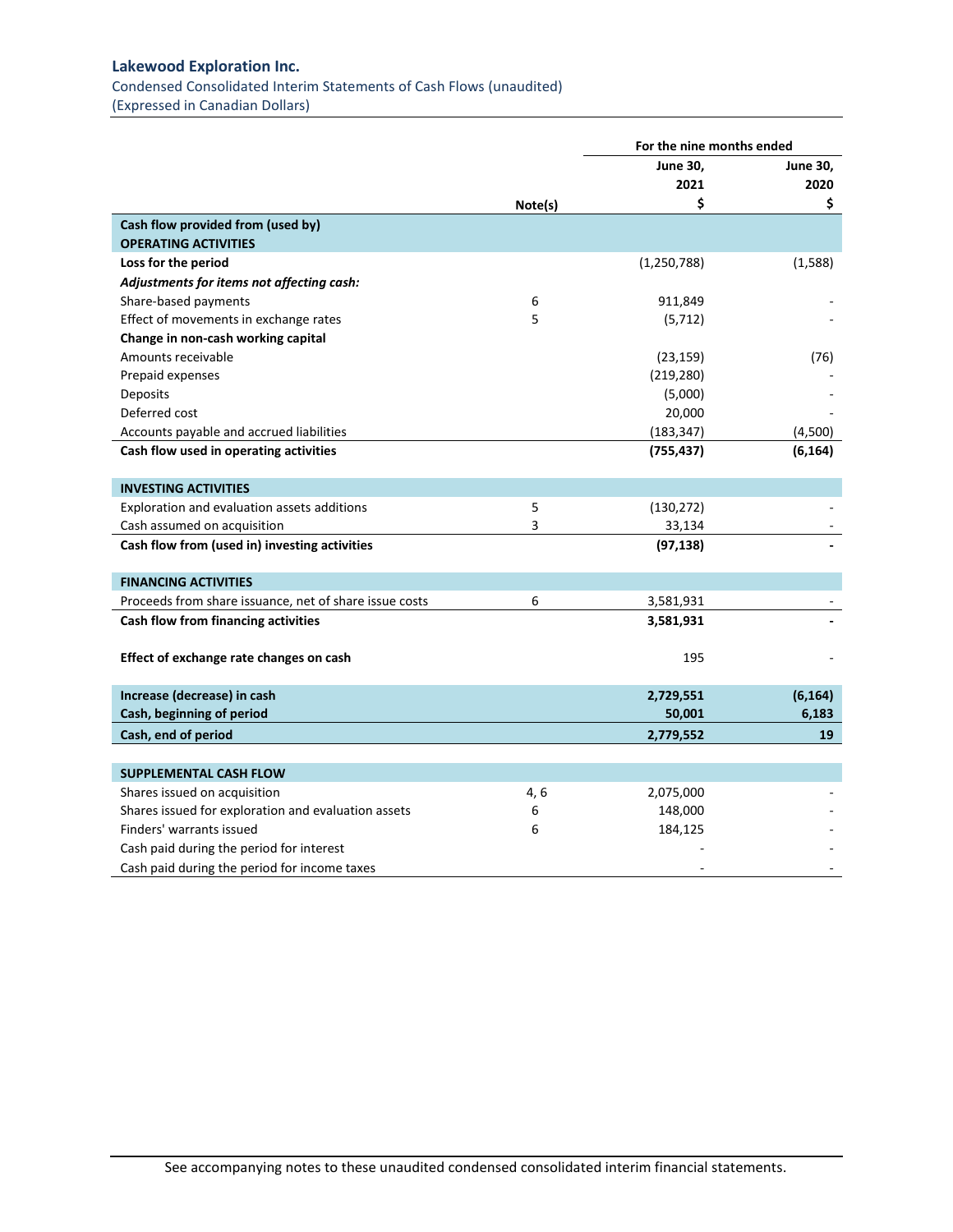# <span id="page-7-1"></span><span id="page-7-0"></span>**1. CORPORATE INFORMATION AND CONTINUANCE OF OPERATIONS**

Lakewood Exploration Inc. (the "Company") was formed on May 2, 2017 under the laws of British Columbia. The address of the Company's corporate office and its principal place of business is 200-551 Howe Street, Vancouver, British Columbia, Canada.

On April 30, 2021, the Company completed the initial public offering of common shares through its agent, Canaccord Genuity Corp. (the "Agent"). The offering of 3,000,000 common shares (the "Offering") was fully subscribed for gross proceeds of \$300,000. In consideration for the Agent's services provided in connection with the Offering, the Company paid a cash commission of \$24,000 and a corporate finance fee of \$7,500. The Company also issued the Agent and a member of its selling group an aggregate of 240,000 non-transferable and non- assignable warrants to purchase common shares of the Company (the "Agent's Warrants"). Each Agent's Warrant is exercisable to purchase one common share for a price of \$0.10 per common share until April 30, 2023.

The Company's common shares were listed on the Canadian Securities Exchange on April 29, 2021 and began trading under the symbol "LWD" on May 3, 2021 (the "Listing Date").

On June 16, 2021, the Company completed the acquisition (the "Acquisition") of all the issued and outstanding securities of Silver Hammer Mining Corp. ("Silver Hammer") pursuant to the terms of a share exchange agreement dated May 31, 2021 (the "Definitive Agreement") between the Company, Silver Hammer and the shareholders of Silver Hammer.

In connection with the Acquisition, the Company issued an aggregate of 7,800,000 common shares in the capital of the Company (the "SH Payment Shares") pro rata to the Silver Hammer securityholders at a price of \$0.25 per Payment Share. In connection with the Acquisition, the Company also issued 500,000 common shares with a price of \$0.25 per share to an arm's length third party as a finder's fee and incurred \$28,618 in transaction costs.

On June 16, 2021, the Company completed a non-brokered private placement (the "Private Placement") by issuing 14,085,960 units (the "Units") at \$0.25 per Unit for total gross proceeds of \$3,521,490. Each Unit is comprised of one common share of the Company and one-half of one transferable common share purchase warrant. Each whole warrant (the "Private Placement Warrants") entitles the holder to purchase one additional common share of the Company at a price of \$0.50 for a period of 24 months from the closing date of the Private Placement.

The Company's principal business activities include the acquisition and exploration of mineral property assets. As at June 30, 2021, the Company holds an interest in an early-stage mineral exploration property and the Company had not yet determined whether the Company's mineral property asset contains a deposit of minerals that is economically recoverable. The recoverability of amounts shown for exploration and evaluation asset is dependent upon the discovery of economically recoverable reserves, confirmation of the Company's interest in the underlying mineral claims, the ability of the Company to obtain the necessary financing to complete the development of and the future profitable production from the property or realizing proceeds from its disposition. The outcome of these matters cannot be predicted at this time and the uncertainties cast significant doubt upon the Company's ability to continue as a going concern.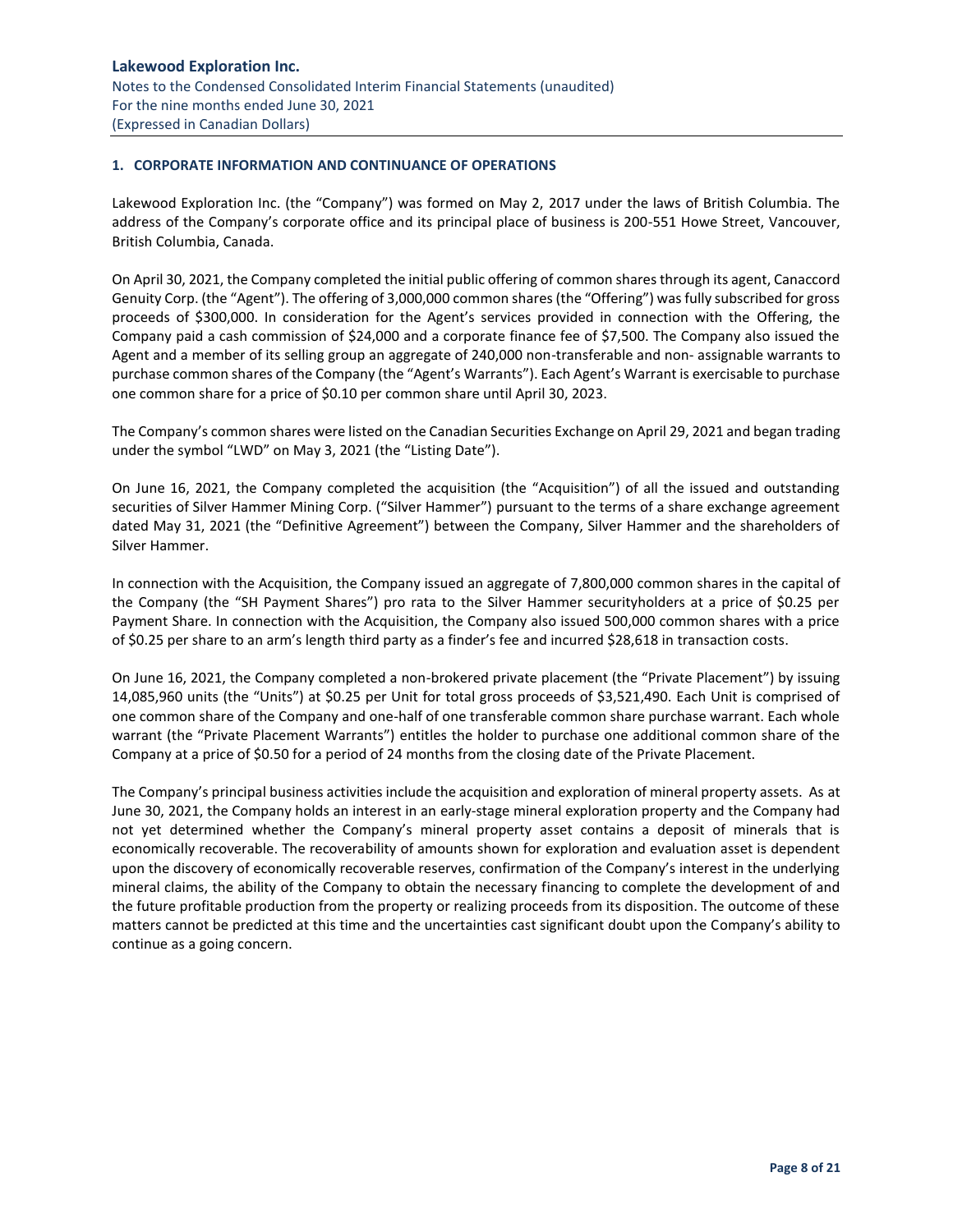# **1. CORPORATE INFORMATION AND CONTINUANCE OF OPERATIONS (CONTINUED)**

The Company had a deficit of \$1,451,205 as at June 30, 2021, which has been funded by the issuance of equity. The Company's ability to continue its operations and to realize its assets at their carrying values is dependent upon obtaining additional financing and generating revenues sufficient to cover its operating costs. These financial statements do not give effect to any adjustments which would be necessary should the Company be unable to continue as a going concern and therefore be required to realize its assets and discharge its liabilities in other than the normal course of business and at amounts different from those reflected in these financial statements.

# **COVID-19**

In March 2020 the World Health Organization declared coronavirus COVID-19 a global pandemic. This contagious disease outbreak, which has continued to spread, and any related adverse public health developments, have adversely affected workforces, economies, and financial markets globally, potentially leading to an economic downturn. It has also disrupted the normal operations of many businesses, including the Company and its active subsidiaries. It has also delayed the process to complete the shutdown of the Chinese Entities. Among other adverse effects, this outbreak could decrease spending, adversely affect demand for the Company's subsidiaries' product and harm the Company's business and results of operations. It is not possible for the Company to predict the duration or magnitude of the adverse results of the outbreak and its effects on the Company's business or results of operations.

# <span id="page-8-0"></span>**2. SIGNIFICANT ACCOUNTING POLICIES**

# *Statement of compliance with International Financial Reporting Standards*

These unaudited condensed consolidated interim financial statements of the Company have been prepared in accordance with International Financial Reporting Standards ("IFRS") issued by the International Accounting Standards Board ("IASB") and interpretations of the International Financial Reporting Interpretations Committee ("IFRIC"). These financial statements comply with International Accounting Standard 34, Interim Financial Reporting ("IAS 34").

These unaudited condensed consolidated interim financial statements of the Company for the nine months ended June 30, 2021 were approved by the Board of Directors on August 30, 2021.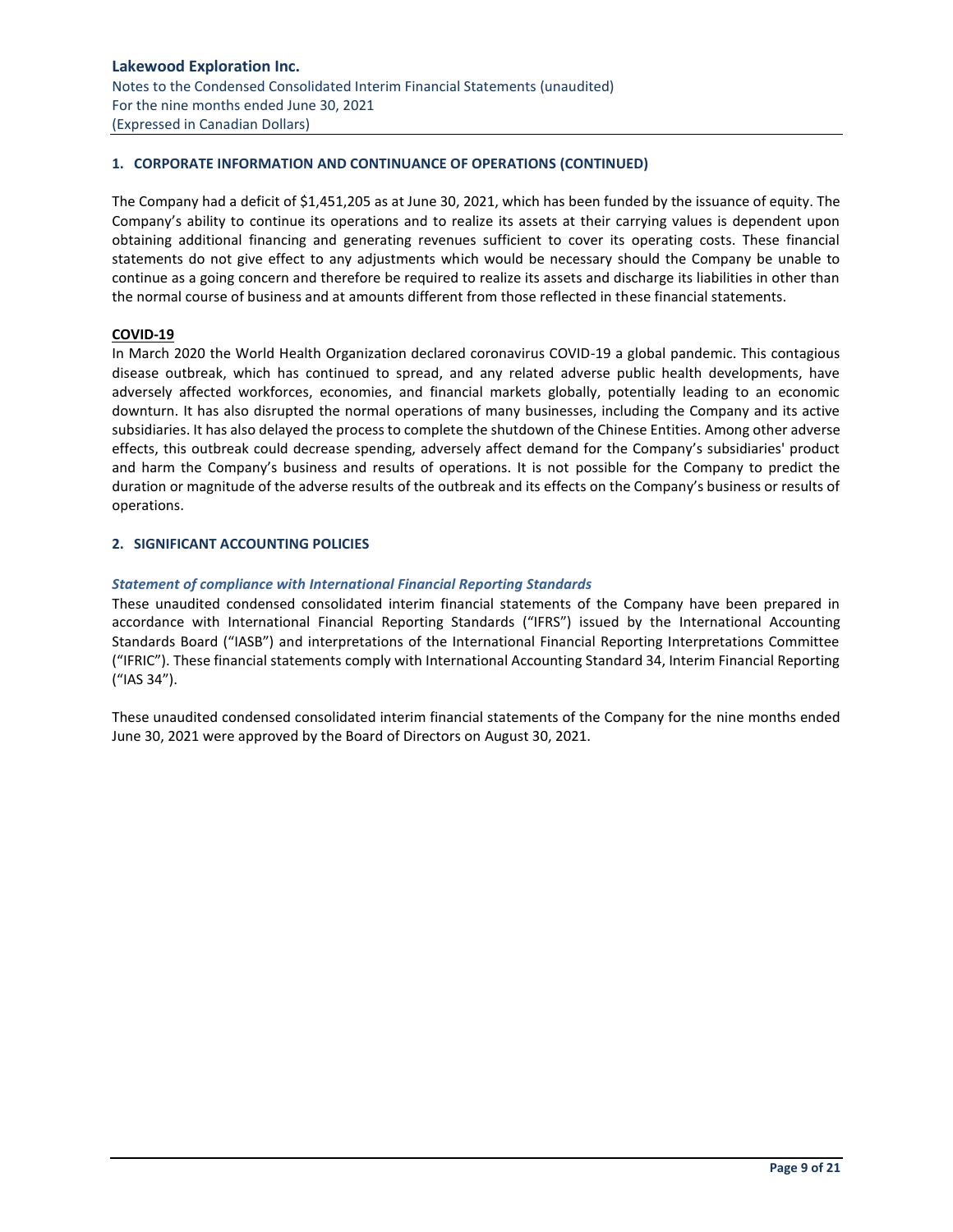# **Lakewood Exploration Inc.** Notes to the Condensed Consolidated Interim Financial Statements (unaudited) For the nine months ended June 30, 2021 (Expressed in Canadian Dollars)

# **2. SIGNIFICANT ACCOUNTING POLICIES (CONTINUED)**

#### *Basis of preparation*

These unaudited condensed consolidated interim financial statements include the accounts of the Company and its subsidiaries. This interim financial report does not include all of the information required of a full annual financial report and is intended to provide users with an update in relation to events and transactions that are significant to an understanding of the changes in financial position and performance of the Company since the end of the last annual reporting period. It is therefore recommended that this financial report be read in conjunction with the annual consolidated financial statements of the Company for the year ended September 30, 2020. However, this interim financial report provides selected significant disclosures that are required in the annual financial statements under IFRS.

These unaudited condensed consolidated interim financial statements have been prepared using the same accounting policies and methods of application as the Company's most recent annual audited consolidated financial statements.

#### *Basis of consolidation*

These consolidated financial statements comprise the accounts of the Company and the following subsidiaries of the Company (Note 3):

- Silver Hammer Mining Corp. ("Silver Hammer"), a company incorporated under the laws of British Columbia (ownership – 100%); and
- 123456 US Inc. ("USCo"), a company incorporated under the laws of the State of Delaware (ownership 100%).

All subsidiaries have a reporting date of September 30.

#### *Subsidiaries*

A subsidiary is an entity over which the Company has power to govern the operating and financial policies in order to obtain benefits from its activities. The consolidated financial statements include all the assets, liabilities, revenues, expenses and cash flows of the Company and its subsidiaries after eliminating inter-entity balances and transactions.

#### *Acquisitions and disposals*

The results of businesses acquired during the reporting period are brought into the consolidated financial statements from the date the control is transferred; the results of businesses sold during the reporting period are included in the consolidated financial statements for the period up to the date the control is ceased.

Gains or losses on disposal are calculated as the difference between the sale proceeds (net of expenses) and the net assets attributable to the interest which has been sold. Where a disposal represents a separate major line of business or geographical area of operations, the net results attributable to the disposed entity are shown separately in the statement of loss and comprehensive loss.

#### *New accounting standards*

There were no new or amended IFRS pronouncements effective October 1, 2020 that impacted these condensed consolidated interim financial statements.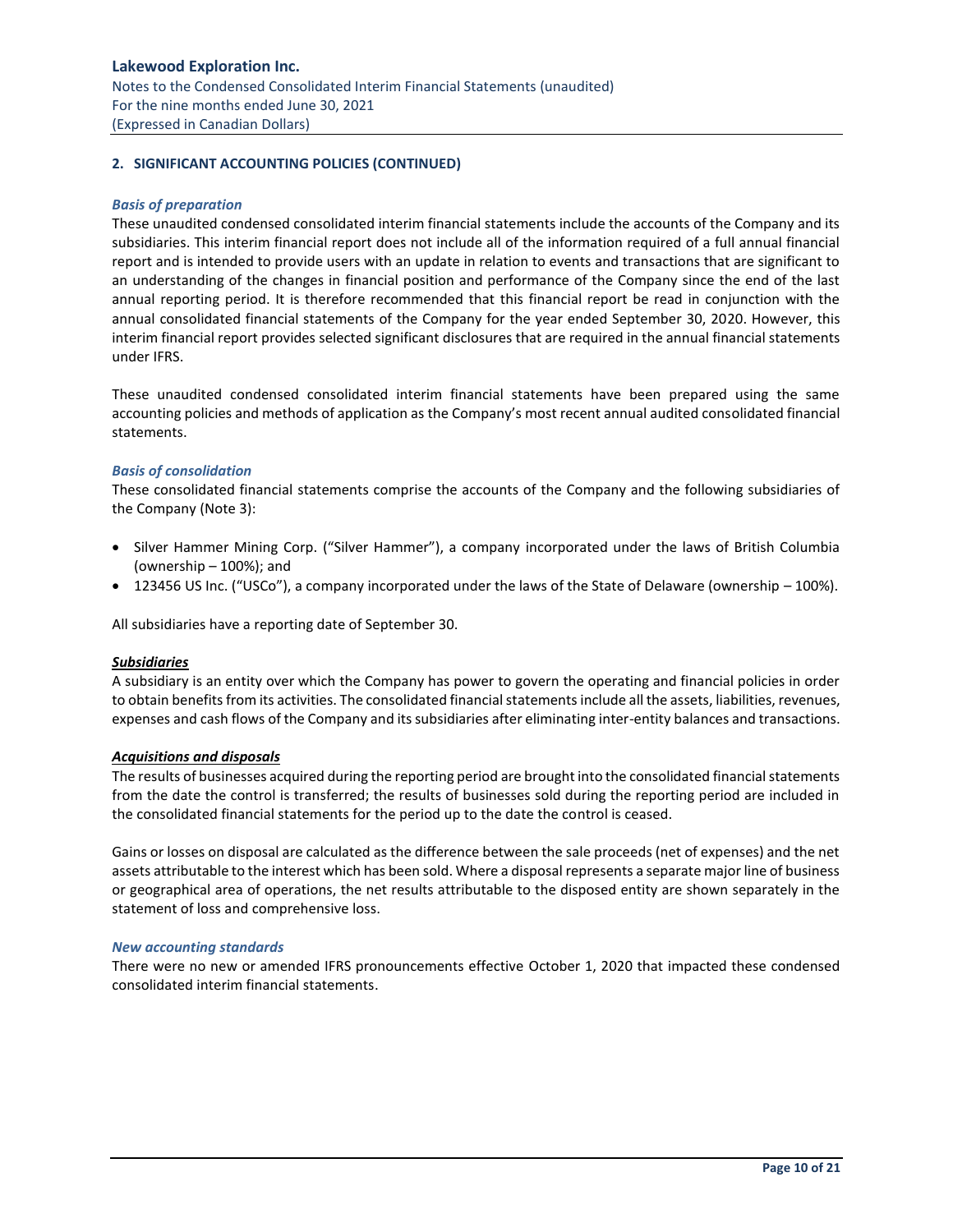# <span id="page-10-0"></span>**3. ACQUSITION OF SILVER HAMMER MINING CORP.**

As discussed in Note 1, on June 16, 2021, the Company completed the Acquisition pursuant to the terms of the Definitive Agreement between the Company, Silver Hammer and the shareholders of Silver Hammer.

In connection with the Acquisition, the Company issued the Silver Hammer Payment Shares ("SH Payment Shares") pro rata to the Silver Hammer securityholders at a price of \$0.25 per SH Payment Share. In connection with the Acquisition, the Company also issued 500,000 common shares with a price of \$0.25 per share to an arm's length third party as a finder's fees and incurred \$28,618 transaction costs.

The acquisition constitutes an asset acquisition as the Company does not meet the definition of a business, as defined in IFRS 3, "Business Combinations".

The total consideration of \$2,103,618 have been allocated as follows:

| Cash                                                         | 61,752    |
|--------------------------------------------------------------|-----------|
| Amounts receivable                                           | 6,510     |
| Prepaid expenses                                             | 18,859    |
| Exploration and evaluation assets                            | 2,410,871 |
| Accounts payable and accrued liabilities                     | (394,374) |
|                                                              | 2,103,618 |
|                                                              |           |
|                                                              |           |
| Fair value of 7,800,000 common shares issued for acquisition | 1,950,000 |
| Fair value of 500,000 common shares issued as finder's fees  | 125,000   |
| Cash paid for transaction costs                              | 28,618    |
|                                                              | 2,103,618 |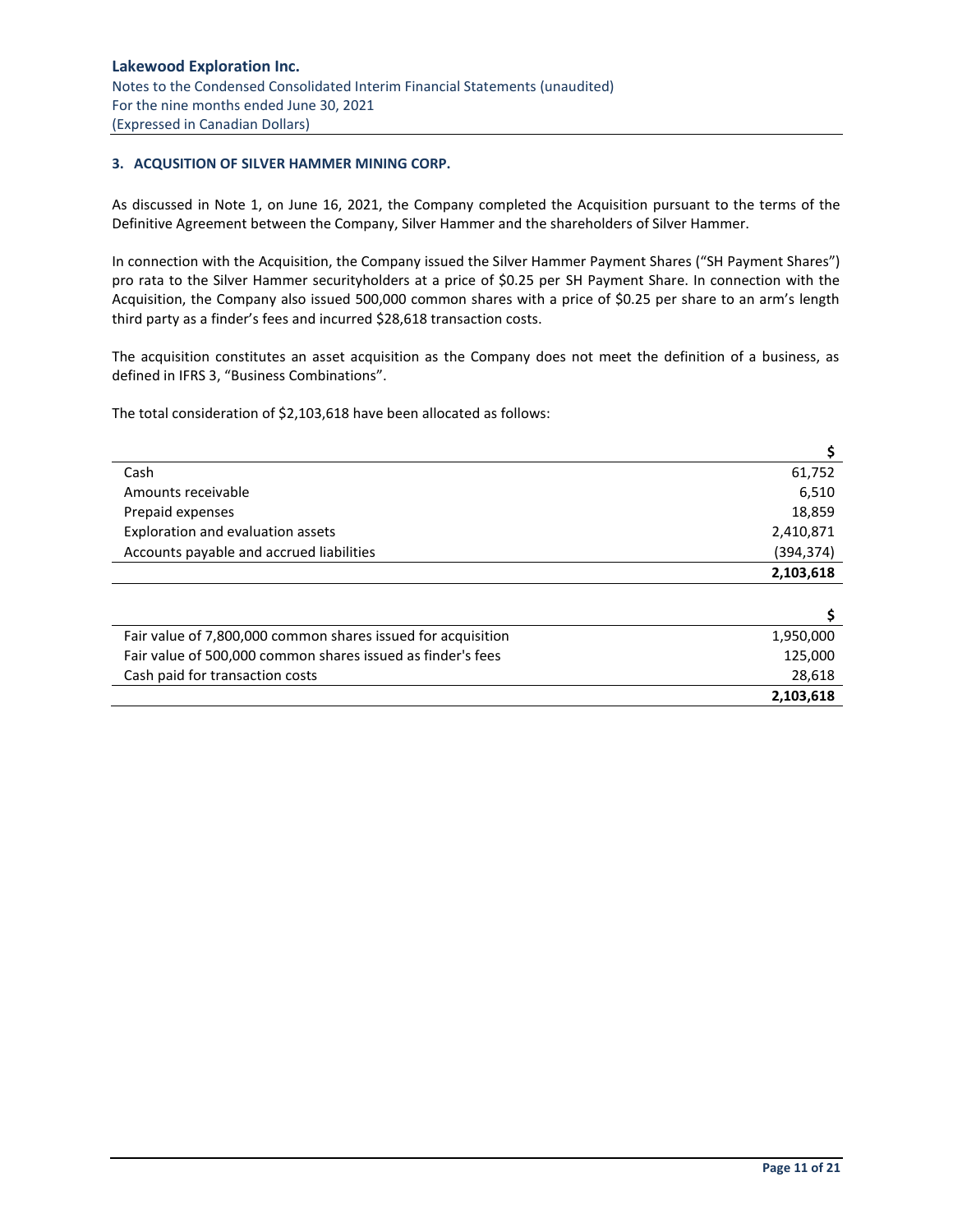# <span id="page-11-0"></span>**4. PREPAID EXPENSES**

Prepaid expenses consist of amounts paid in advance for services which will be amortized over the term of the contract.

During the nine months ended June 30, 2021, the Company entered into an arm's length agreement with a company to provide investor relations consulting services. The agreement is for a six-month term. The Company paid cash of \$37,653 (US\$31,000) for the consulting services. These amounts were initially classified as prepaid expenses and will be amortized over 6 months. During the nine months ended June 30, 2021, \$6,275 was charged to the statement of loss and comprehensive loss as investor relations and promotion expenses.

During the nine months ended June 30, 2021, the Company entered into an arm's length agreement with a company to provide on-going social media consultation services. The agreement is for a six-month term. The Company paid cash of \$100,000. These amounts were initially classified as prepaid expenses and will be amortized over 6 months. During the nine months ended June 30, 2021, \$8,333 was charged to the statement of loss and comprehensive loss as investor relations and promotion expenses.

During the nine months ended June 30, 2021, the Company entered into an arm's length agreement with a company to provide market research and publishing services. The agreement is for a four-month term. The Company paid cash of \$50,000. These amounts were initially classified as prepaid expenses and will be amortized over 4 months. During the nine months ended June 30, 2021, \$12,500 was charged to the statement of loss and comprehensive loss as investor relations and promotion expenses.

# <span id="page-11-1"></span>**5. EXPLORATION AND EVALUATION ASSETS**

The Company's evaluation and exploration assets are broken down as follows:

|                                            | <b>Silver Strand</b> |           |           |  |
|--------------------------------------------|----------------------|-----------|-----------|--|
|                                            | <b>Lacy Property</b> | Property  | Total     |  |
|                                            |                      | \$        | Ş         |  |
| Balance as of September 30, 2020           | 97,027               |           | 97,027    |  |
| During the nine months ended June 30, 2021 |                      |           |           |  |
| <b>Acquisition costs:</b>                  |                      |           |           |  |
| - Cash                                     |                      | 39,197    | 39,197    |  |
| - Shares (Note 6)                          | 30,000               | 118,000   | 148,000   |  |
| - Others (Note 3)                          |                      | 2,410,871 | 2,410,871 |  |
|                                            | 30,000               | 2,568,068 | 2,598,068 |  |
| <b>Deferred exploration costs:</b>         |                      |           |           |  |
| Assays and sampling                        |                      | 7,628     | 7,628     |  |
| Geological                                 | 83,200               | 247       | 83,447    |  |
|                                            | 83,200               | 7,875     | 91,075    |  |
|                                            |                      |           |           |  |
| Effect of movements in exchange rates      |                      | 5,712     | 5,712     |  |
| Balance as of June 30, 2021                | 210,227              | 2,581,655 | 2,791,882 |  |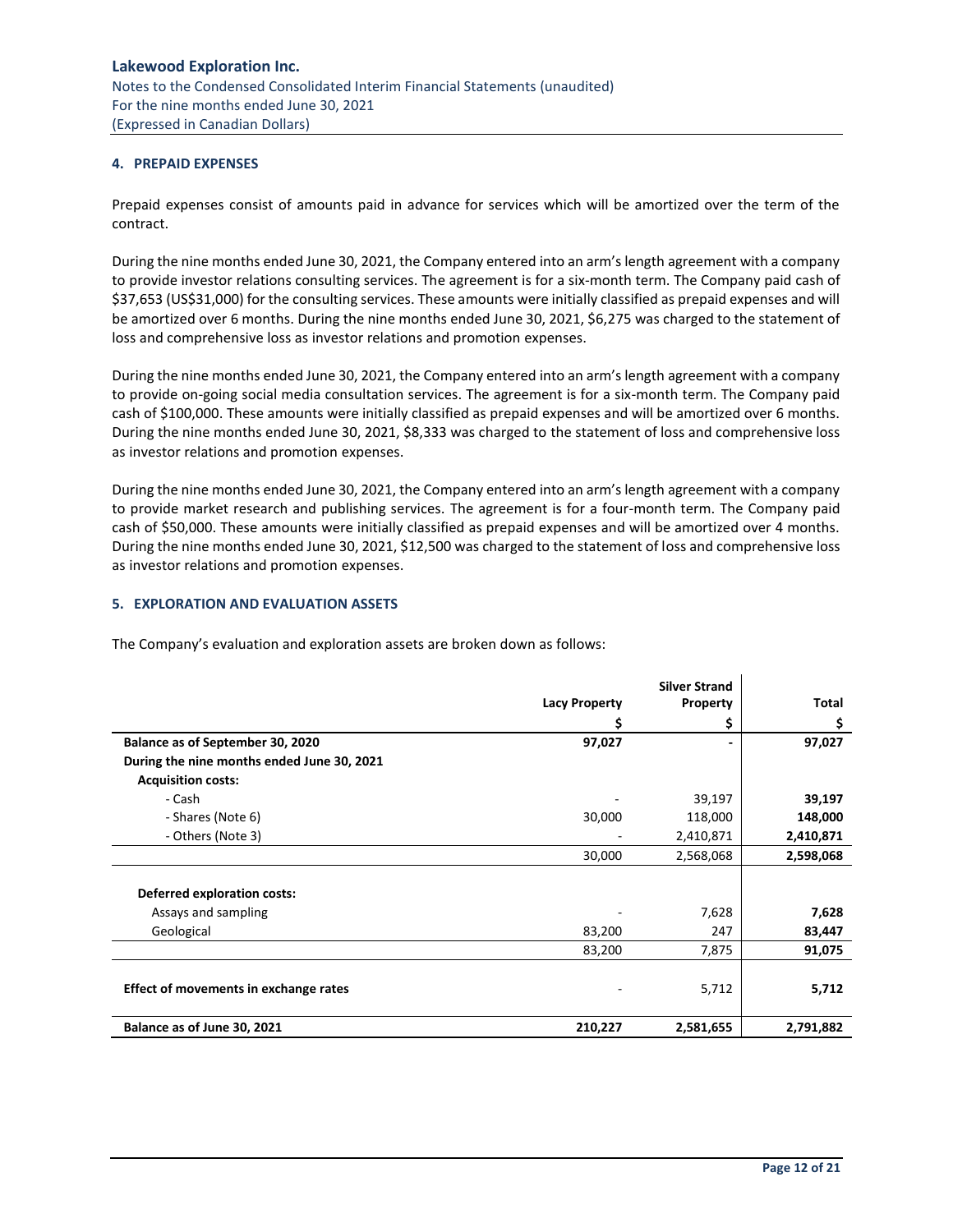# **5. EXPLORATION AND EVALUATION ASSETS (CONTINUED)**

#### **Lacy Property**

Pursuant to an option agreement dated November 2, 2017 (the "LP Agreement") and amended on October 8, 2020, with Barrie Field-Dyte (the "LP Optionor"), the Company was granted an option to acquire a 100% undivided interest in the Lacy Property (the "LP Property") located in the Alberni Mining Division of British Columbia. The LP Property is comprised of three mineral claims.

In accordance with the LP Agreement, the Company has the option to acquire 100% undivided interest in the LP Property by paying \$10,000 (paid) upon execution of the Agreement and issuance of 300,000 common shares of the Company (issued with fair value of \$30,000) (Note 6) no later than 15 days after the Company's common shares are listed on a securities exchange in Canada. If the common shares of the Company are not listed by July 31, 2021, the option to acquire the Property will be terminated.

The LP Optionors will retain a 2% net smelter returns royalty (the "NSR") on the LP Property. The Company has the right to purchase each of the percentage of NSR for \$1,000,000 during the five-year period commencing from the date the LP Property is put into commercial production.

## **Silver Strand Project**

# *Acquisition Agreement with Gold Rush Expeditions, Inc.*

On August 21, 2020, Silver Hammer through USCo entered into a purchase contract with Gold Rush Expeditions, Inc. ("GRE") (the "GRE Agreement") to acquire a 100% interest in the Silver Strand and Burnt Mineral Claims (the "GRE Claims") for a purchase price of US\$130,000 (paid prior to the Acquisition).

## *Asset Purchase Agreement with Silver Strand Development LLC.*

On January 21, 2021 (the "SSD Effective Date"), Silver Hammer through USCo entered into an asset purchase agreement with Silver Strand Development LLC. ("SSD") (the "SSD Agreement") to acquire a 100% interest in certain mineral claims (the "SSD Claims") located in the State of Idaho, USA.

To acquire 100% interest of the SSD Claims, the Company will have to:

- Pay US\$10,000 to SSD for the transfer of the title to USCo of the SSD Claims (the "Transfer of Title") (paid prior to the Acquisition);
- Pay US\$25,000 to SSD within 5 business days of the Acquisition (paid \$39,197);
- Issue 200,000 common shares of the Company to SSD at the date of the Acquisition (issued with fair value of \$118,000) (Note 6);
- Pay US\$25,000 to SSD on the anniversary following the completion of the Acquisition; and
- Issue 200,000 common shares of the Company to SSD on the anniversary following the completion of the Acquisition.

In addition, from the SSD Effective Date, the Company is required to pay the claim fees to the United States Bureau of Land Management, pay the fees, and file the notices to Kootenai County, Idaho, no later than August 15<sup>th</sup> of each year (The Company paid the claim fees for Year 2021 subsequent to June 30, 2021).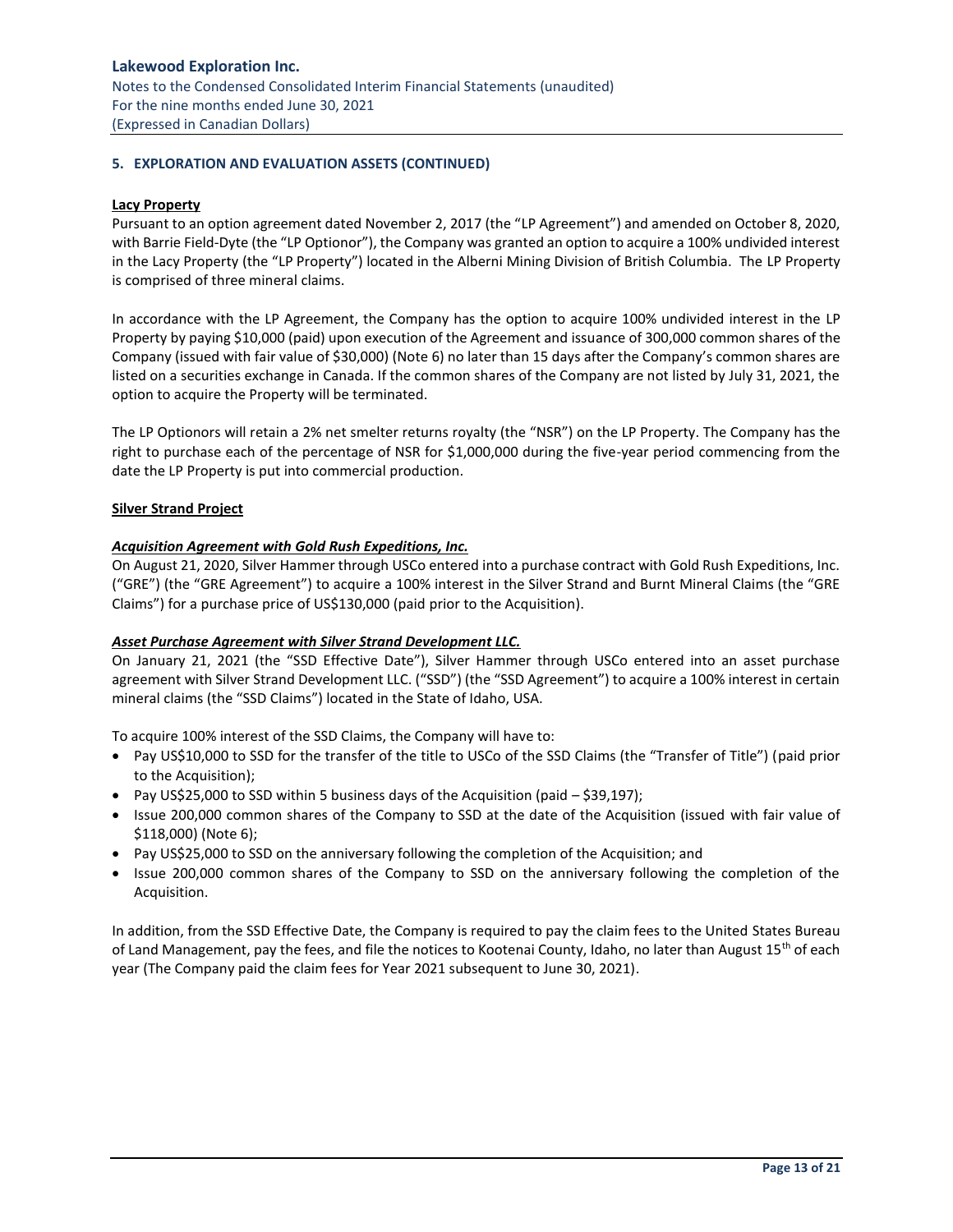Notes to the Condensed Consolidated Interim Financial Statements (unaudited) For the nine months ended June 30, 2021 (Expressed in Canadian Dollars)

# <span id="page-13-0"></span>**6. SHARE CAPITAL**

#### **Authorized share capital**

Unlimited number of common shares without par value.

#### **Escrow shares**

On March 4, 2021, the Company entered into an escrow agreement, whereby common shares will be held in escrow and are scheduled for release as follows:

- On the Listing Date: 250,000 common shares (released)
- On November 3, 2021: 375,000 common shares
- On May 3, 2022: 375,000 common shares
- On November 3, 2022: 375,000 common shares
- On May 3, 2023: 375,000 common shares
- On November 3, 2023: 375,000 common shares
- On May 3, 2024: 375,000 common shares

As of June 30, 2021, there were 2,250,000 common shares held in escrow (September 30 – nil).

## **Issued share capital**

As of June 30, 2021, the Company had 33,735,960 (September 30, 2020 – 7,850,000) common shares issued and outstanding with a value of \$5,857,307 (September 30, 2020 – \$236,501).

#### *During the nine months ended June 30, 2021*

• On April 30, 2021, the Company completed the initial public offering of common shares through the Agent (Note 1). The Offering was fully subscribed for gross proceeds of \$300,000. In consideration for the Agent's services provided in connection with the Offering, the Company paid a cash commission of \$24,000 and a corporate finance fee of \$7,500. The Company also issued the Agent and a member of its selling group an aggregate of 240,000 non-transferable and non-assignable warrants to purchase common shares of the Company (the "Agent's Warrants"). Each Agent's Warrant is exercisable to purchase one common share for a price of \$0.10 per common share until April 30, 2023.

The Company estimated the fair value of Agent's Warrants using the Black‐Scholes options pricing model, assuming a risk‐free interest rate of 0.29%, an expected life of 2 years, an expected volatility of 88% and an expected dividend yield of 0%, which totaled \$11,237, and recorded these values as share issuance costs.

In addition, the Company incurred \$32,000 share issuance costs.

- On April 30, 2021, the Company issued 300,000 common shares of the Company with fair value of \$30,000 pursuant to the LP Agreement (Note 5).
- On June 16, 2021, the Company completed the Private Placement by issuing 14,085,960 Units at \$0.25 per Unit for total gross proceeds of \$3,521,490. Each Unit is comprised of one common share of the Company and onehalf of one transferable common share purchase warrant. Each whole warrant entitles the holder to purchase one additional common share of the Company at a price of \$0.50 for a period of 24 months from the closing date of the Private Placement.

In connection with the Private Placement, the Company paid finder's fees of \$147,885 and 591,500 finder's warrants (the "Finder's Warrants"). The Finder's Warrants are exercisable on the same terms as the Private Placement Warrants.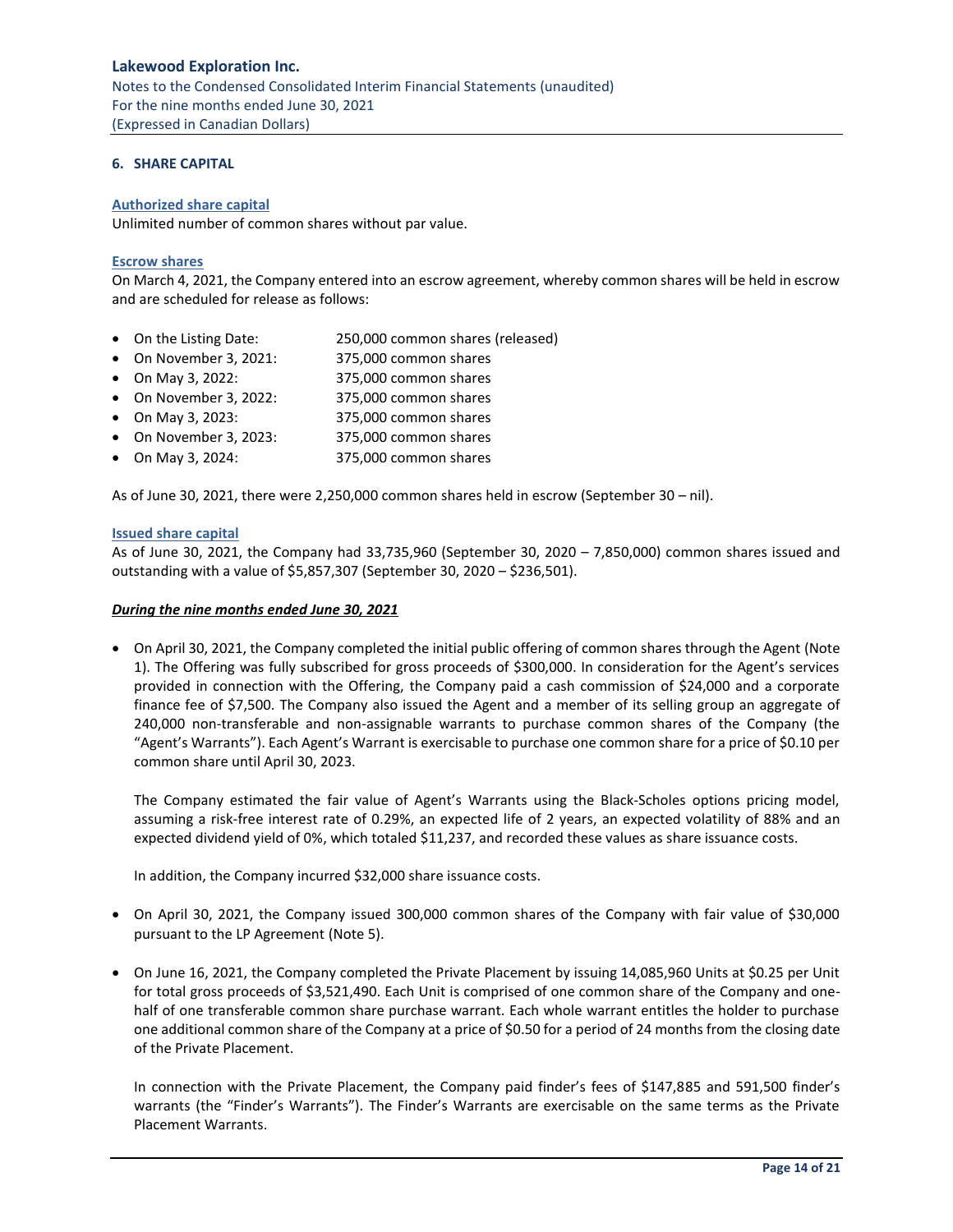## **6. SHARE CAPITAL (CONTINUED)**

#### **Issued share capital (continued)**

#### *During the nine months ended June 30, 2021 (continued)*

The Company estimated the fair value of Finder's Warrants using the Black‐Scholes options pricing model, assuming a risk‐free interest rate of 0.37%, an expected life of 2 years, an expected volatility of 84% and an expected dividend yield of 0%, which totaled \$172,888, and recorded these values as share issuance costs.

In addition, the Company incurred \$28,174 share issuance costs.

- On June 16, 2021, the Company completed the Acquisition and issued the 7,800,000 SH Payment Shares with fair value of \$1,950,000 (Note 3). In connection with the Acquisition, the Company also issued 500,000 common shares with a price of \$0.25 per share to an arm's length third party as a finder's fee.
- On June 16, 2021, the Company issued 200,000 common shares of the Company with fair value of \$118,000 pursuant to the LP Agreement (Note 5).

No shares were issued during the nine months ended June 30, 2020.

#### **Warrants**

The changes in warrants during the nine months ended June 30, 2020 are as follows:

|                                     | <b>Number</b><br>outstanding | Weighted<br>average exercise<br>price (\$) |
|-------------------------------------|------------------------------|--------------------------------------------|
| <b>Balance, beginning of period</b> | -                            |                                            |
| Issued                              | 7,874,480                    | 0.49                                       |
| Balance, end of period              | 7,874,480                    | 0.49                                       |

The following summarizes information about warrants outstanding at June 30, 2021:

| <b>Expiry date</b> | Exercise price (\$) | <b>Warrants</b><br>outstanding | <b>Estimated grant</b><br>date fair value<br>(\$) | Weighted<br>average<br>remaining<br>contractual life<br>(in years) |
|--------------------|---------------------|--------------------------------|---------------------------------------------------|--------------------------------------------------------------------|
| March 11, 2023     | 0.10                | 240,000                        | 11,237                                            | 1.70                                                               |
| June 16, 2023      | 0.50                | 7,042,980                      | -                                                 | 1.96                                                               |
| June 16, 2023      | 0.50                | 591,500                        | 172,888                                           | 1.96                                                               |
|                    |                     | 7,874,480                      | 184,125                                           | 1.95                                                               |

## **Options**

The Company has a share option plan (the "Plan") that allows it to grant options to its employees, officers, directors and consultants. A fixed maximum of 10% of the common shares issued may be granted. The exercise price of each option shall not be less than the closing market price for the common shares on the trading day prior to the date of the grant. Options may have a maximum term of ten years. Vesting conditions of options is at the discretion of the Board of Directors at the time the options are granted.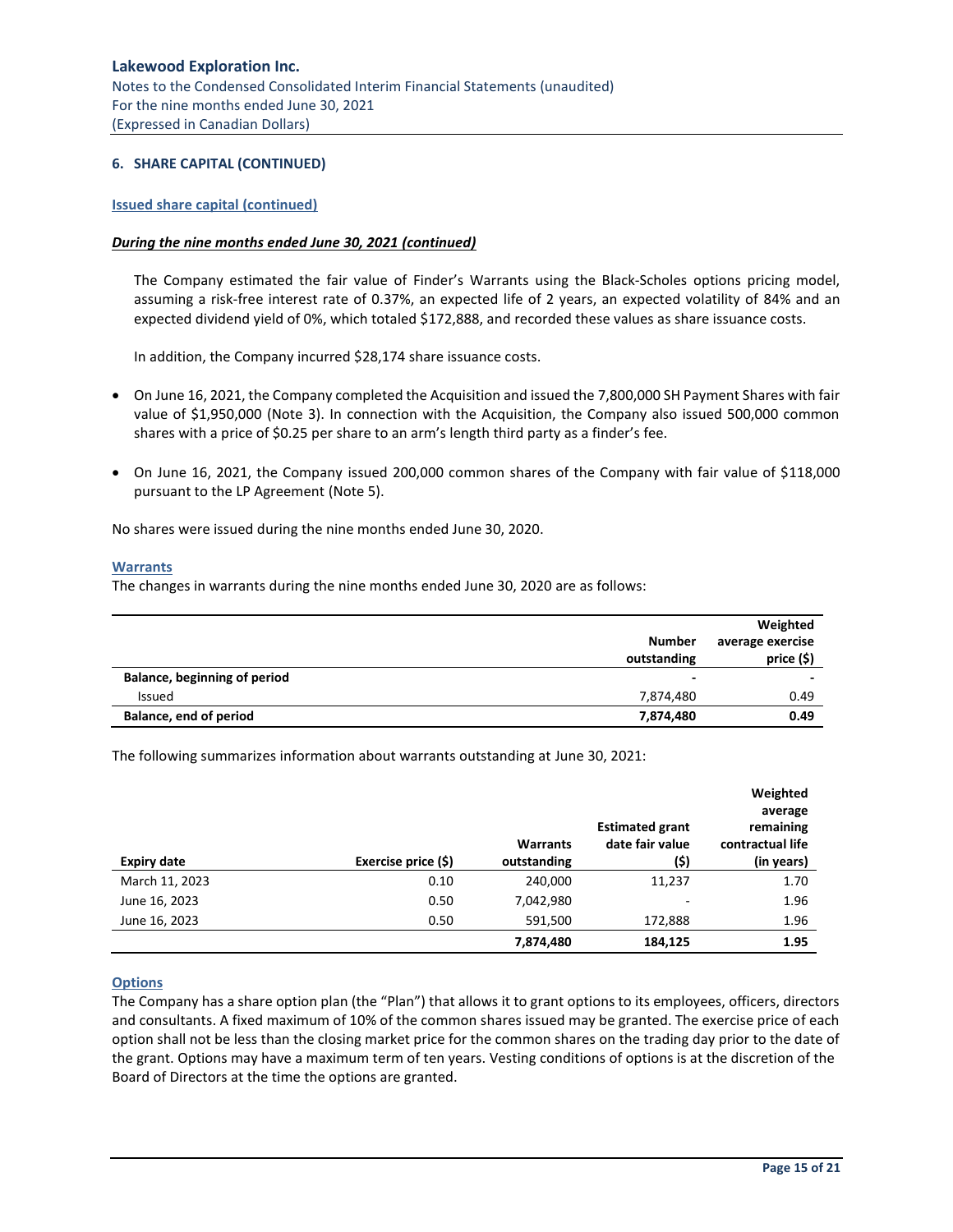# **6. SHARE CAPITAL (CONTINUED)**

#### **Options (continued)**

The changes in options during the nine months ended June 30, 2021 are as follows:

|                               | <b>Number</b><br>outstanding | Weighted<br>average exercise<br>price (\$) |
|-------------------------------|------------------------------|--------------------------------------------|
| Balance, beginning of period  | $\overline{\phantom{0}}$     | $\overline{\phantom{a}}$                   |
| Granted                       | 2,600,000                    | 0.62                                       |
| <b>Balance, end of period</b> | 2,600,000                    | 0.62                                       |

*During the nine months ended June 30, 2021*

- On June 16, 2021, the Company granted 2,000,000 options with an exercise price of \$0.62 to its directors, officers, and consultants. The options are exercisable for a period of five years. All of the options granted vested immediately at the date of grant.
- On June 24, 2021, the Company granted 600,000 options with an exercise price of \$0.62 to its directors and officers. The options are exercisable for a period of five years. All of the options granted vested immediately at the date of grant.

The estimated grant date fair value of the options granted during the nine months ended June 30, 2021 was calculated using the Black‐Scholes option pricing model with the following weighted average assumptions:

| Number of options granted                | 2,600,000 |
|------------------------------------------|-----------|
| Risk-free interest rate                  | 0.81%     |
| Expected annual volatility               | 78.71%    |
| Expected life (in years)                 | 5.00      |
| Expected dividend yield                  | 0%        |
| Grant date fair value per option $(\xi)$ | 0.35      |
| Share price at grant date (\$)           | 0.57      |

During the nine months ended June 30, 2021, the Company recognized share-based payments expense of \$911,849 (June 30, 2020 – \$nil).

The following summarizes information about stock options outstanding and exercisable at June 30, 2021:

| <b>Expiry date</b>                             | <b>Exercise price</b><br>(\$) | <b>Options</b><br>outstanding | <b>Options</b><br>exercisable | <b>Estimated grant</b><br>date fair value<br>(\$) | Weighted<br>average<br>remaining<br>contractual life<br>(in years) |
|------------------------------------------------|-------------------------------|-------------------------------|-------------------------------|---------------------------------------------------|--------------------------------------------------------------------|
| June 16, 2026                                  | 0.62                          | 2,000,000                     | 2,000,000                     | 730,467                                           | 4.96                                                               |
| June 24, 2026                                  | 0.62                          | 600,000                       | 600,000                       | 181,382                                           | 4.99                                                               |
|                                                |                               | 2,600,000                     | 2,600,000                     | 911,849                                           | 4.97                                                               |
| <b>Weighted average</b><br>exercise price (\$) | 0.62                          |                               |                               |                                                   |                                                                    |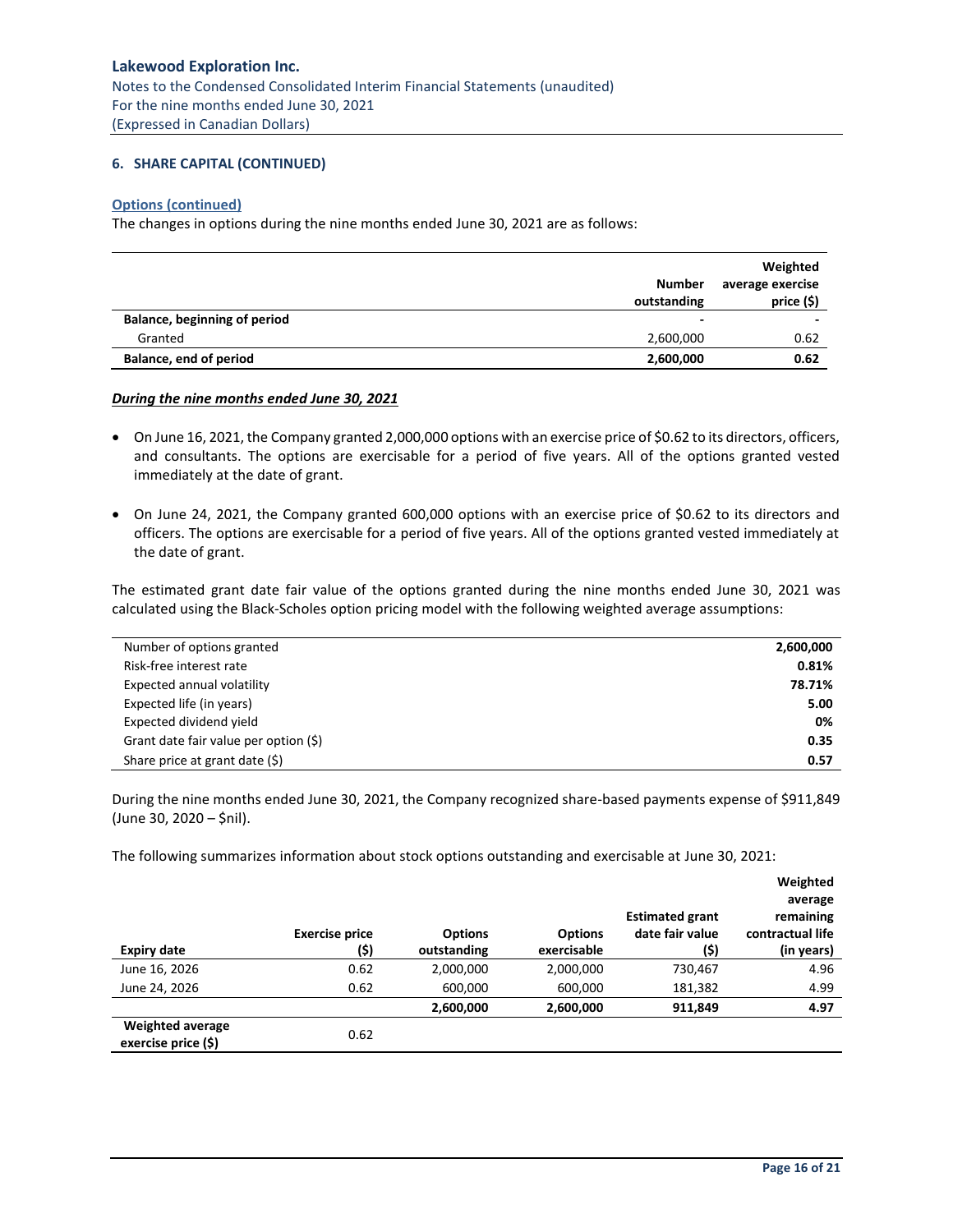# <span id="page-16-0"></span>**7. RELATED PARTY TRANSACTIONS**

# **Related party transactions**

The Company's related parties as defined by IAS 24, Related Party Disclosures, include the Company's subsidiaries (above), and the following directors, executive officers, key management personnel, and enterprises which are controlled by these individuals:

| <b>Related Party</b>                 | Relationship                                 |
|--------------------------------------|----------------------------------------------|
| Alnesh Mohan                         | CFO, Director                                |
| Joness Lang                          | Director                                     |
| David Grandy                         | Director                                     |
| Lawrence Roulston                    | Officer                                      |
| Michael Dake                         | CEO, Director, Corporate Secretary           |
| Morgan Lekstrom                      | President                                    |
| Sean McGrath                         | Director                                     |
| <b>Quantum Advisory Partners LLP</b> | A partnership in which the CFO is a partner. |
| All Mine Consulting                  | A company controlled by the President.       |

The Company considered the executive officers and directors as the key management of the Company.

Total compensation of key company personnel for the six months ended June 30, 2020 and 2019 is as follows:

|                          |               | For the nine months ended |  |
|--------------------------|---------------|---------------------------|--|
|                          | June 30, 2021 | June 30, 2020             |  |
|                          |               |                           |  |
| Professional fees        | 23,400        |                           |  |
| Consulting fees          | 27,917        |                           |  |
| Share-based compensation | 437,045       |                           |  |
|                          | 488,362       |                           |  |

During the nine months ended June 30, 2021, the Company paid professional fees of \$23,400 (June 30, 2020 – \$nil) to Quantum Advisory Partners LLP, a partnership in which the CFO is an incorporated partner, for professional services including accounting l and transaction support.

During the nine months ended June 30, 2021, the Company paid consulting fees of \$27,917 (June 30, 2020 - \$nil) to All Mine Consulting, a corporation controlled by the President.

#### **Related party balances**

The balances due to the Company's directors and officer included in accounts payables and accrued liabilities were \$52,568 as at June 30, 2021 (September 30, 2020 – \$36,316). These amounts are unsecured, non-interest bearing and payable on demand.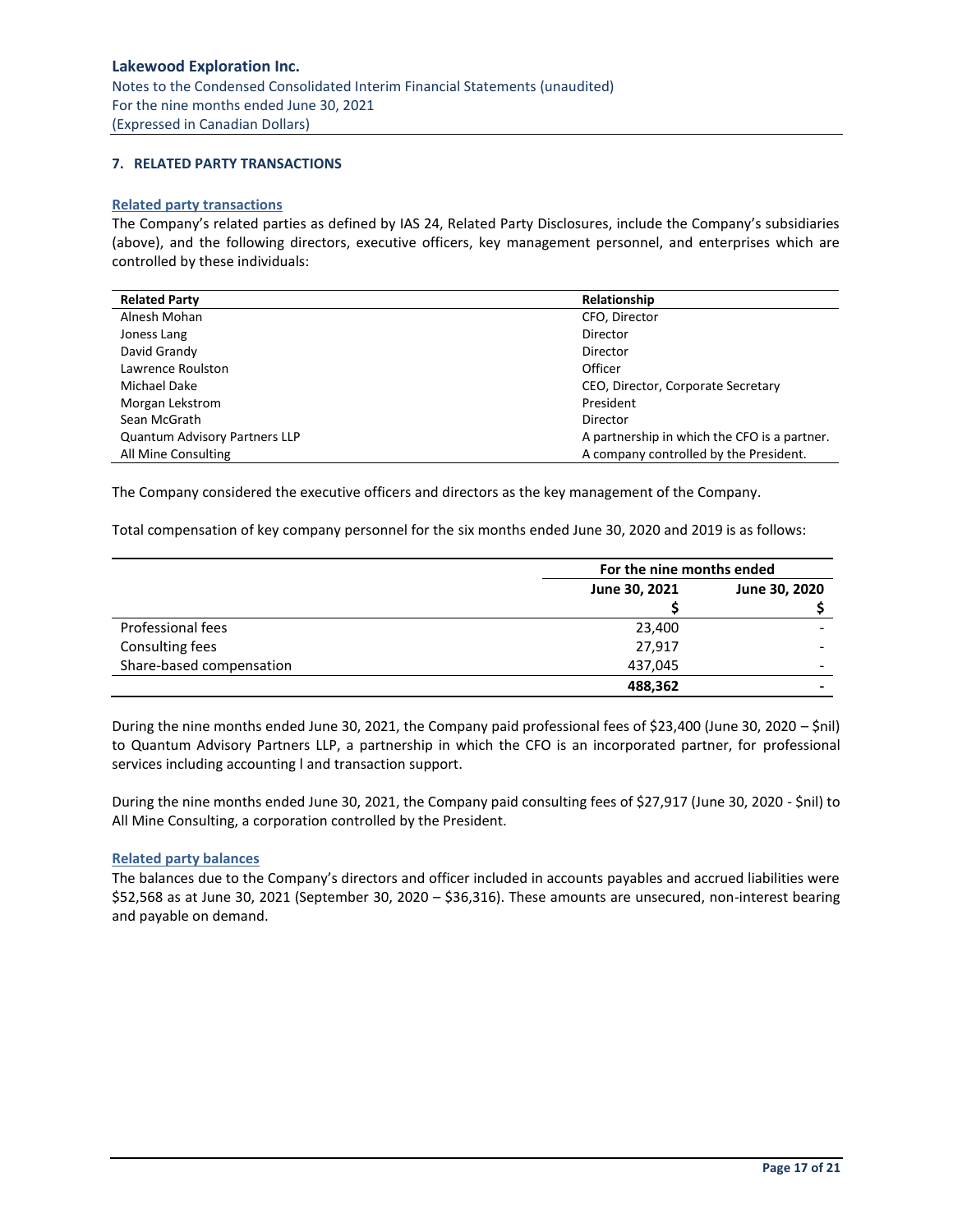# <span id="page-17-0"></span>**8. CONTINGENCIES**

The Company is from time to time involved in various claims, legal proceedings and complaints arising in the ordinary course of business. Other than disclosed herein, the Company does not believe that adverse decisions in any pending or threatened proceedings related to any matter, or any amount which it may be required to pay by reason thereof, will have a material effect on the financial condition or future results of operations of the Company.

# <span id="page-17-1"></span>**9. SEGMENTED INFORMATION**

The Company operates in one reportable segment being the exploration and evaluation of mineral properties. The Company's non-current assets are located are as follows:

|                                   | Canada  | <b>United States</b> | <b>Total</b> |
|-----------------------------------|---------|----------------------|--------------|
|                                   |         |                      |              |
| As at June 30, 2021               |         |                      |              |
| Non-current assets                |         |                      |              |
| Deferred cost                     |         |                      |              |
| Exploration and evaluation assets | 210,227 | 2,581,655            | 2,791,882    |
|                                   | 210,227 | 2,581,655            | 2,791,882    |
| As at September 30, 2020          |         |                      |              |
| Non-current assets                |         |                      |              |
| Deferred cost                     | 20,000  |                      | 20,000       |
| Exploration and evaluation assets | 97,027  | -                    | 97,027       |
|                                   | 117,027 |                      | 117,027      |

#### <span id="page-17-2"></span>**10.MANAGEMENT OF CAPITAL**

The Company's objectives when managing capital are to safeguard the Company's ability to continue as a going concern in order to pursue the sourcing and exploration of its resource property. The Company does not have any externally imposed capital requirements to which it is subject.

The Company considers the aggregate of its share capital, contributed surplus and deficit as capital. The Company manages the capital structure and makes adjustments to it in light of changes in economic conditions and the risk characteristics of the underlying assets. To maintain or adjust the capital structure, the Company may attempt to issue new shares or dispose of assets or adjust the amount of cash.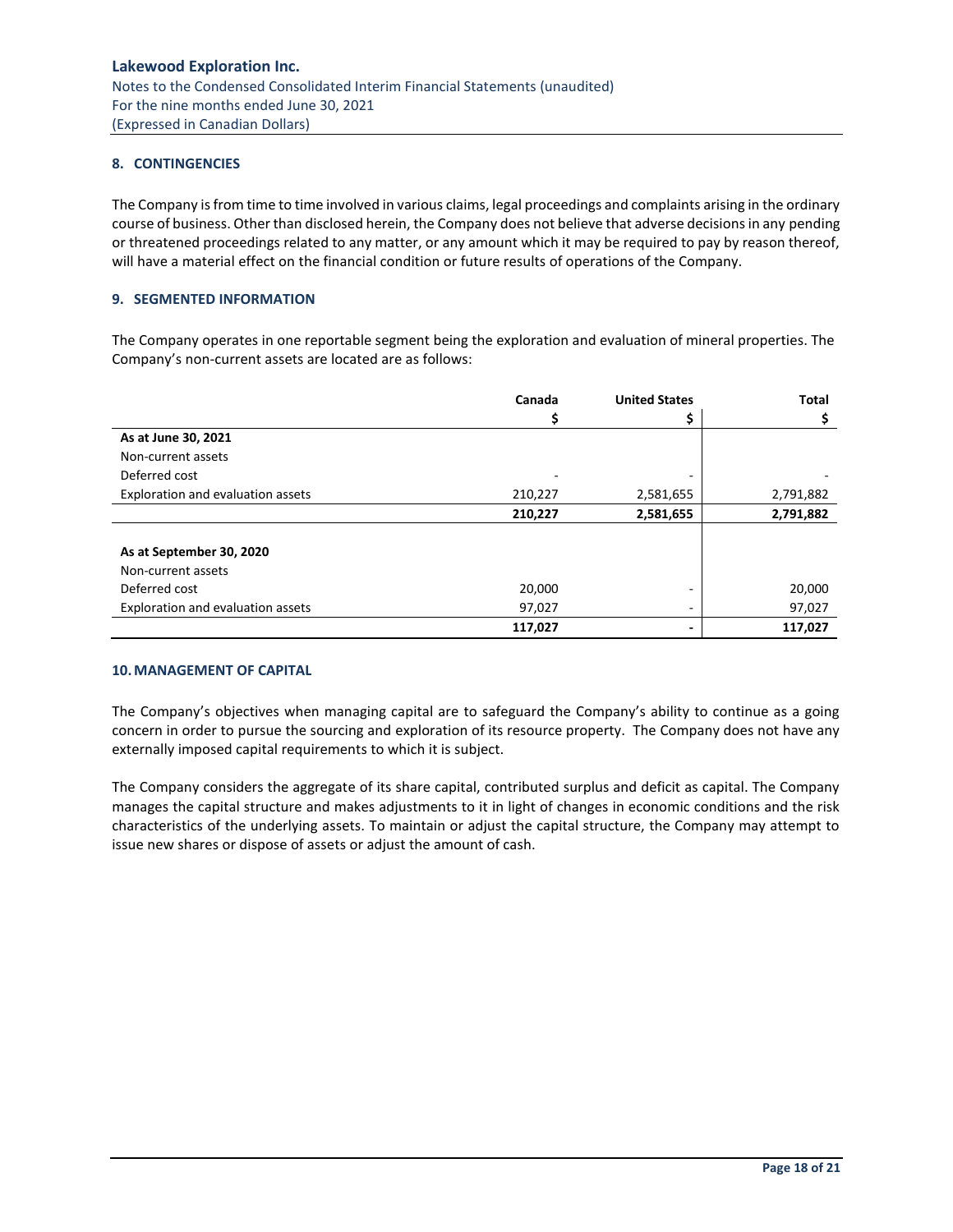#### <span id="page-18-0"></span>**11. FINANCIAL INSTRUMENTS AND RISK MANAGEMENT**

#### **Fair value**

Financial instruments are classified into one of the following categories: FVTPL, amortized cost and FVTOCI.

Set out below are the Company's financial assets and liabilities by category:

|                                          | June 30, 2021 | <b>FVTPL</b> | <b>Amortized costs</b> |
|------------------------------------------|---------------|--------------|------------------------|
|                                          |               |              |                        |
| <b>Financial assets:</b>                 |               |              |                        |
| <b>ASSETS</b>                            |               |              |                        |
| Cash                                     | 2,779,552     | 2,779,552    |                        |
| Amounts receivable                       | 30,189        |              | 30,189                 |
| <b>Financial liabilities:</b>            |               |              |                        |
| <b>LIABILITIES</b>                       |               |              |                        |
| Accounts payable and accrued liabilities | 255,186       |              | 255,186                |

|                                          | September 30, 2020 | <b>FVTPL</b> | <b>Amortized costs</b> |
|------------------------------------------|--------------------|--------------|------------------------|
| <b>Financial assets:</b>                 |                    |              |                        |
| <b>ASSETS</b>                            |                    |              |                        |
| Cash                                     | 50,001             | 50,001       |                        |
| Amounts receivable                       | 520                |              | 520                    |
| <b>Financial liabilities:</b>            |                    |              |                        |
| <b>LIABILITIES</b>                       |                    |              |                        |
| Accounts payable and accrued liabilities | 43,964             |              | 43,964                 |

The carrying values of amounts receivable, reclamation deposits, accounts payable and accrued liabilities approximate their fair values due to the relatively short period to maturity of those financial instruments.

As at June 30, 2021 and September 30, 2020, the financial instrument recorded at fair value on the statements of financial position is cash which is measured using Level 1 of the fair value hierarchy. As at June 30, 2021 and September 30, 2020, there were no financial assets or liabilities measured and recognized in the statement of financial position at fair value that would be categorized as Level 2 and 3 in the fair value hierarchy above.

IFRS 13 establishes a fair value hierarchy that reflects the significance of inputs used in making fair value measurements as follows:

Level 1: Unadjusted quoted prices in active markets for identical assets or liabilities;

Level 2: Inputs other than quoted prices included in Level 1 that are observable for the asset or liability either directly (i.e., as prices) or indirectly (i.e., derived from prices); and

Level 3: Inputs that are not based on observable market data.

The Company has determined the estimated fair values of its financial instruments based upon appropriate valuation methodologies.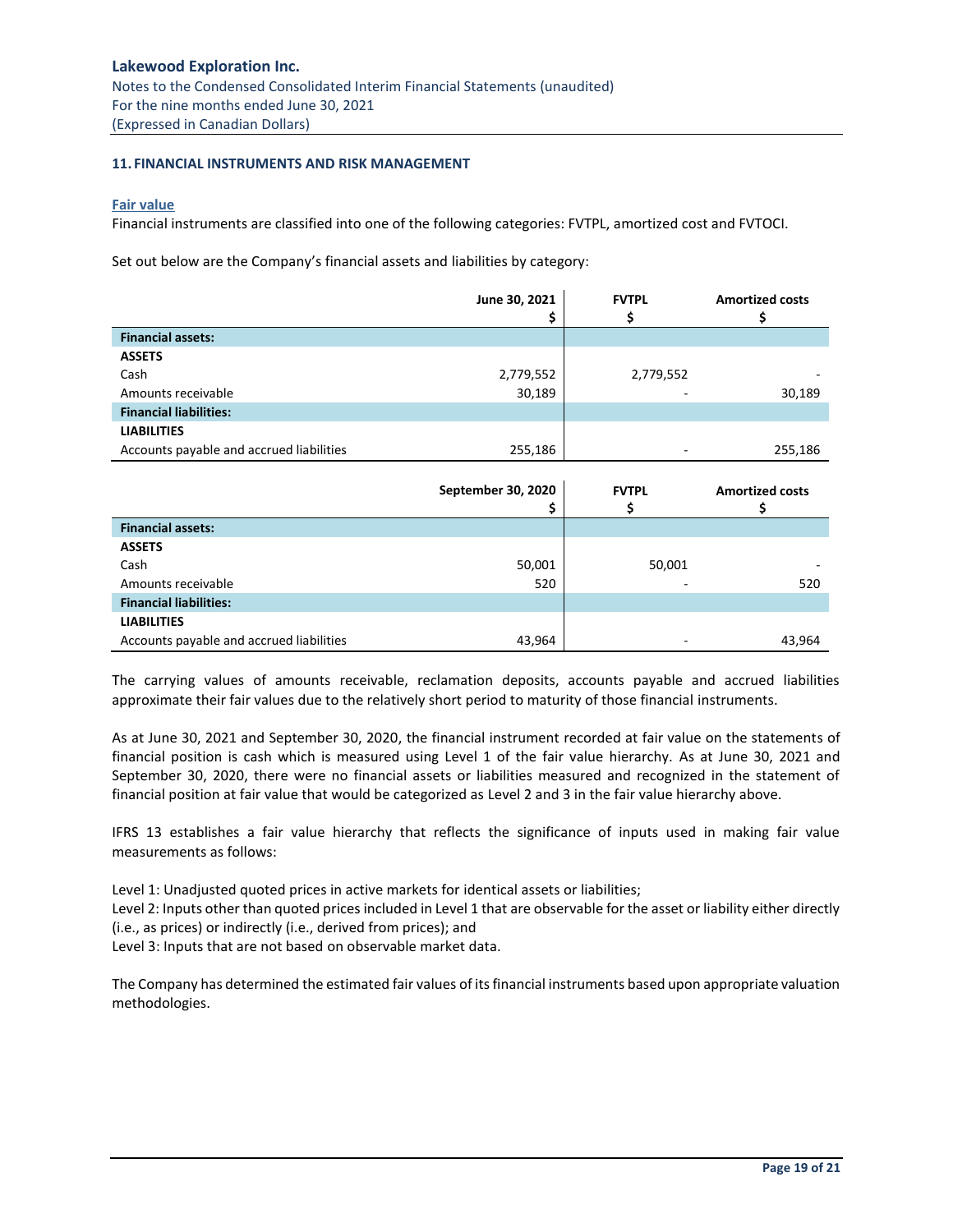# **11. FINANCIAL INSTRUMENTS AND RISK MANAGEMENT (CONTINUED)**

#### **Financial risk management**

#### *Credit risk*

Credit risk is the risk of an unexpected loss if a customer or third party to a financial instrument fails to meet its contractual obligations. The Company's exposure to credit risk includes cash and amounts receivable.

The Company's cash is held at a large Canadian financial institution in interest bearing accounts. The Company has no investments in asset-backed commercial paper.

The Company's maximum exposure to credit risk is the carrying value of its financial assets.

Management believes that the credit risk concentration with respect to these financial instruments is remote. Cash and cash equivalents based in Canada are accessible. The Company's amounts receivable balance does not represent significant credit exposure as it is principally due from the Government of Canada.

#### *Liquidity risk*

Liquidity risk is the risk that an entity will encounter difficulty in raising funds to meet commitments associated with financial instruments. The Company manages liquidity by maintaining adequate cash balances to meet liabilities as they become due.

As at June 30, 2021, the Company had cash and cash equivalents of \$2,779,552 and accounts payable and accrued liabilities of \$255,186. All accounts payable and accrued liabilities are current.

## *Market risk*

The significant market risks to which the Company is exposed are interest rate risk, foreign currency risk, and price risk.

## *Interest Rate Risk*

Interest rate risk is the risk that the fair value or the future cash flows of a financial instrument will fluctuate because of changes in market interest rates. The Company's cash is held at a Canadian chartered bank. Management believes that the credit risk concentration with respect to cash is remote as the cash and cash equivalents are easily accessible.

The Company's interest rate risk principally arises from the interest rate impact of interest earned on cash and cash equivalents. A 1% change in interest rates on the balance of cash at June 30, 2021 would result in an approximately \$28,000 change to the Company's loss for the six months ended June 30, 2021.